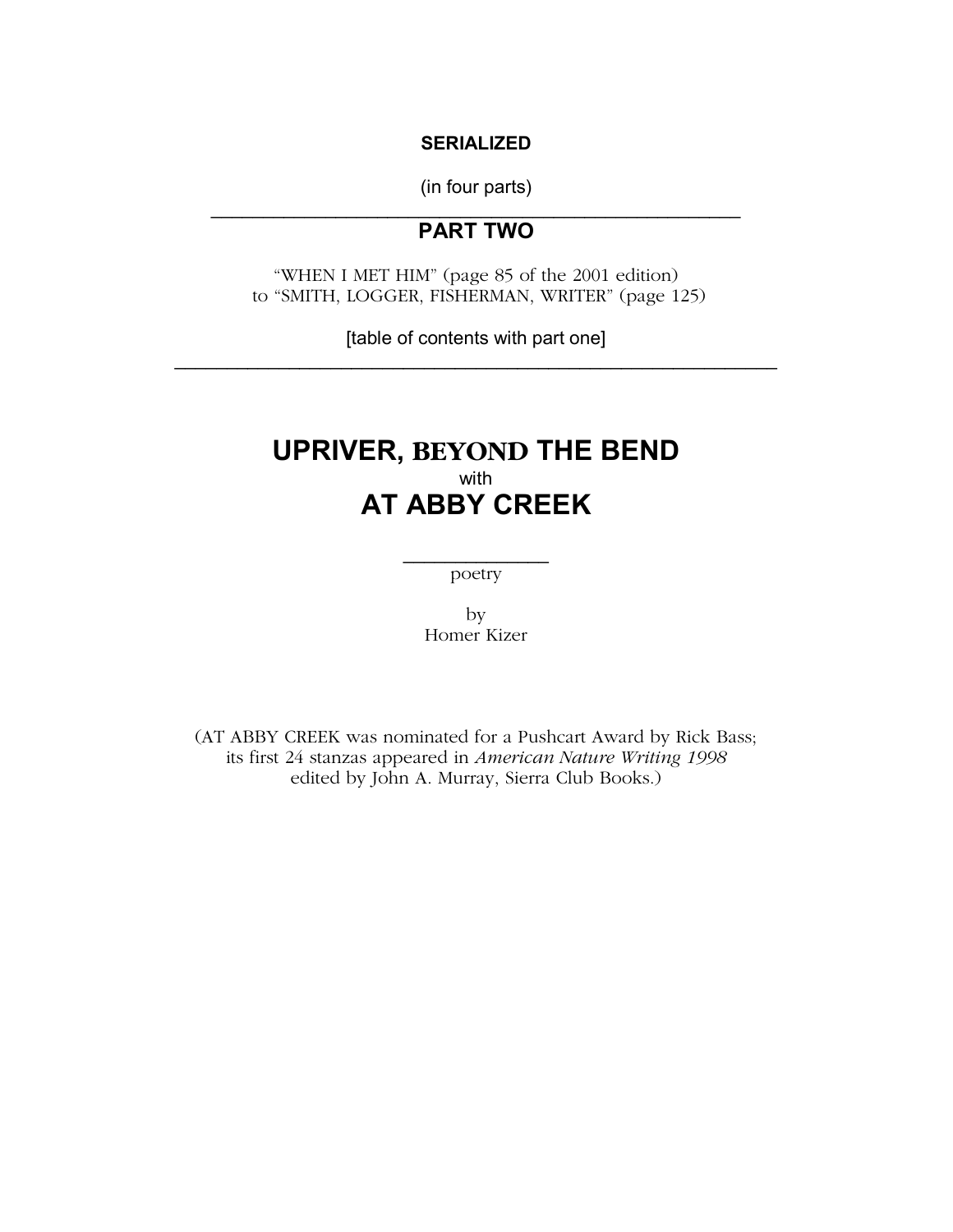#### WHEN I MET HIM

he was another drunk one of those people you just want out of your way. Oh he was friendly enough if you gave him a dollar or two, would work a bit if you caught him early in the morning. You know the type, the derelicts in every townthey were around when I was a boy; they're still here though faces have changed.

Don't remember his name just his face as he sat on the dock with the gulls. He was once a highliner or so I was told; was just like the rest of us before going down. I decided to ask what happened he didn't remember much. Seems he was first mate on a big boat  $(1$  won't name it neighbors' boy went down with it) when they had some trouble. The owner had his crew don survival suits told the first mate to care of his kid the crabber rolled, sank before distress calls were sent... the mate & the skipper's boy were alone in the Bering somewhere in Compass Rose with no raft no expectations of help just drifting in rough seas two specks only God could see.

In a survival suit, you can't stay warm stay afloat forever & you certainly can't be seen from far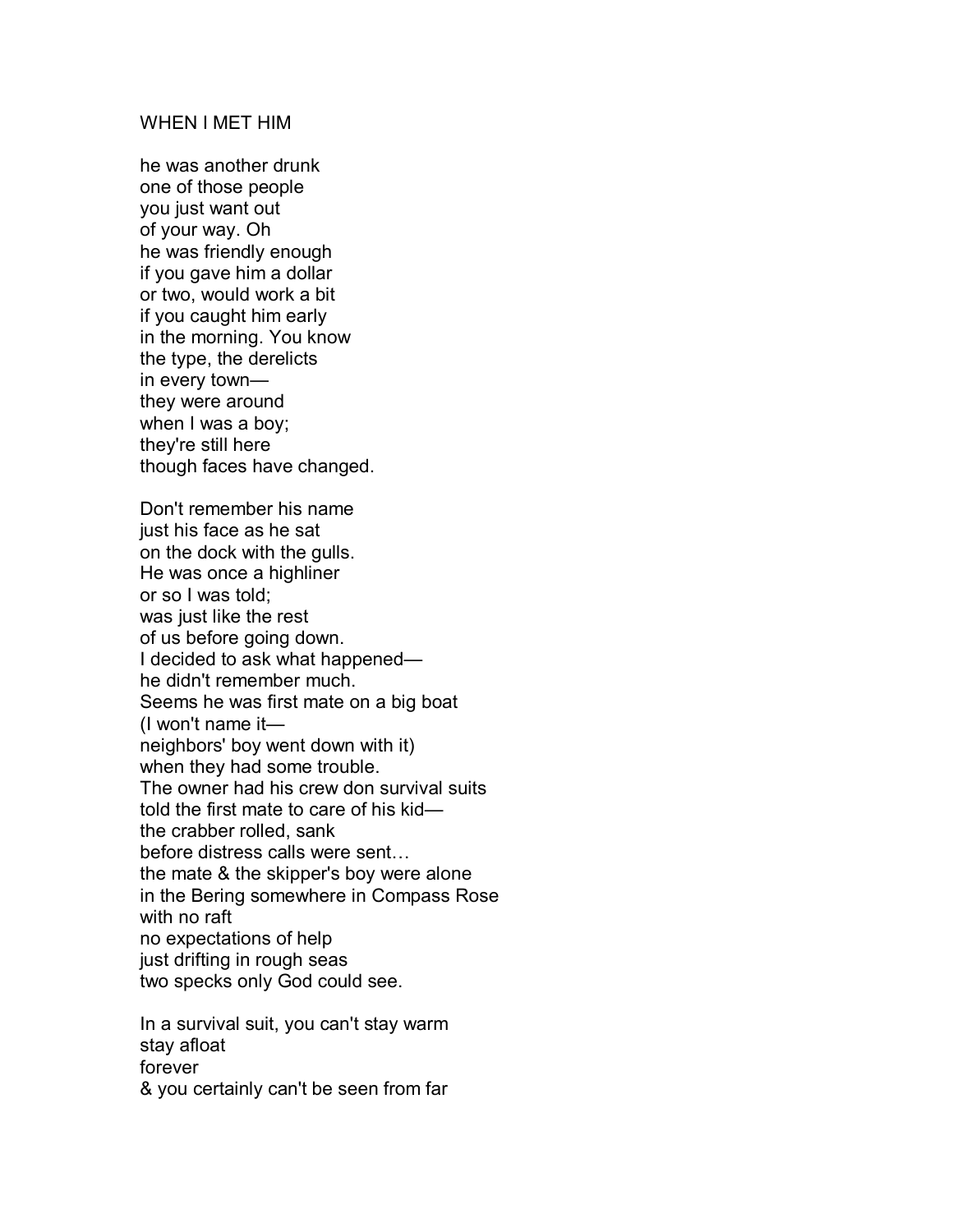so the mate's  $&$  the kid's chances were slimdon't know what he thought: he hasn't drank enough to talk about those three days when no one even knew he was missing.

He & the kid drifted by buoys of a crab potif he hadn't grabbed hold if he hadn't held on he certainly wouldn't be here sitting on a cable spool today.

By law, pots have to be checked every third day but even with radio & satellite location pots get lost. Boats break down, go down can't get around their strings as fast as they should so what were his thoughts as he hoped for rescue. None of us know: he hasn't drank enough yet.

The kid was young enough he seems to have accepted what happened has gotten on with life but kids have a way of doing that at least for a while. But the mate lost faith may have lost a lot more none of us know but all of that *more*  doesn't matter for without faith there is no celebration there can be no celebration of Today.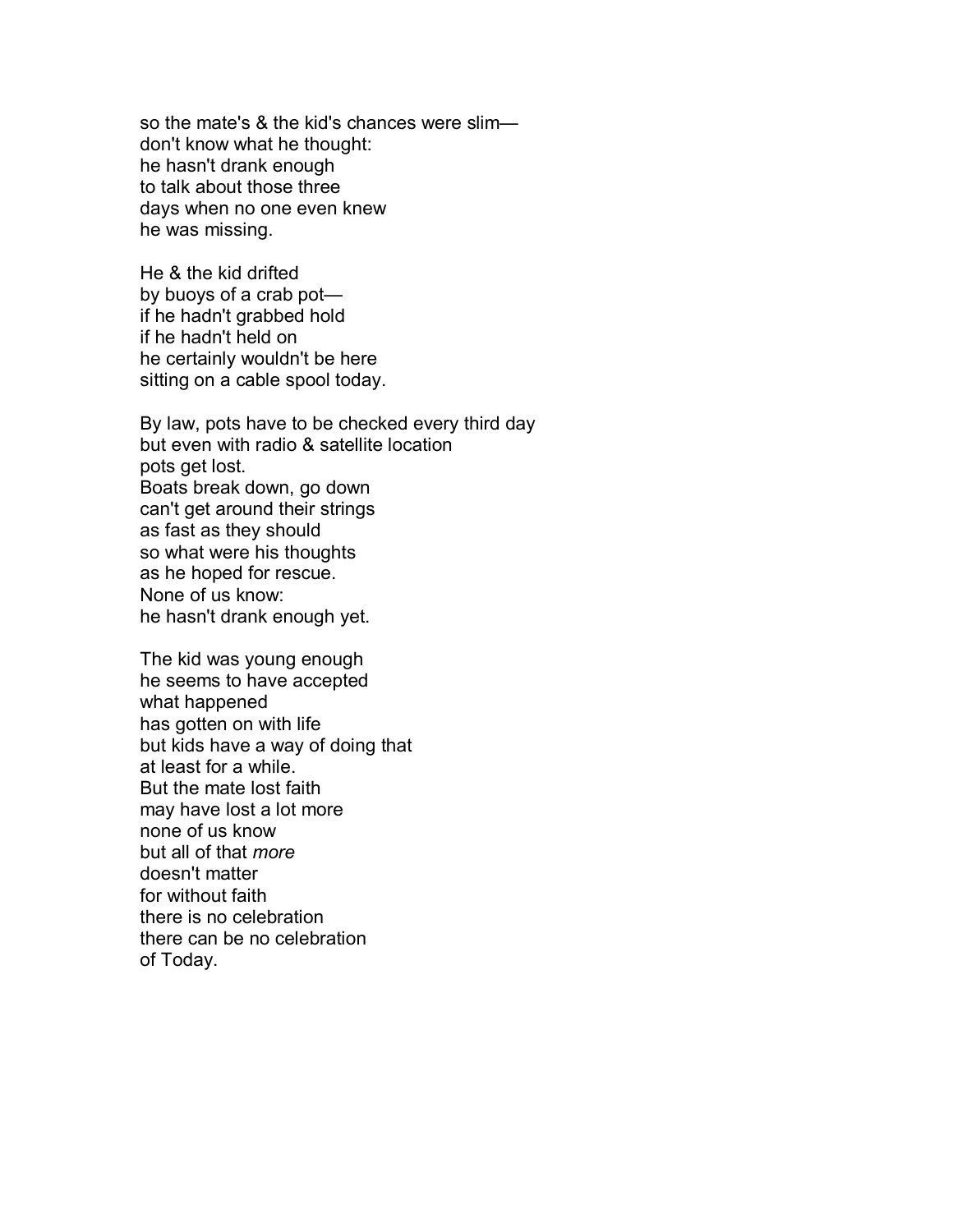#### THE MISSION

Blue words on a hooded sweatshirt, blue baseball cap, coffee in a Styrofoam cup, a cigarette $$ a man in a mission, one I think about; a jungle camp visited in 1964. I squatted, nervous, alongside tracks and felt the ground rumble as my stomach rumbled. Green as the dying brush growing against the barbwire, I listened to horror stories told as if what happened was nothing. Only seventeen, I too trespassed between life and death. I became a poacher, married, opened a gunshop and seldom thought about that man alongside the tracks, a vet that let go of his mission.

That man in the mission—unruly black hair, curly gray beard, cigarette hidden in his handknows what it is to wonder, then not to wonder. He watches men wait behind the red light in idling cars, choked by emission controls. He once held a beating heart in his hand, stumbled on a temple step and struck his head on a stone. I know, I was there. So with my heart beating, I climb northern mountains where alders crack stones.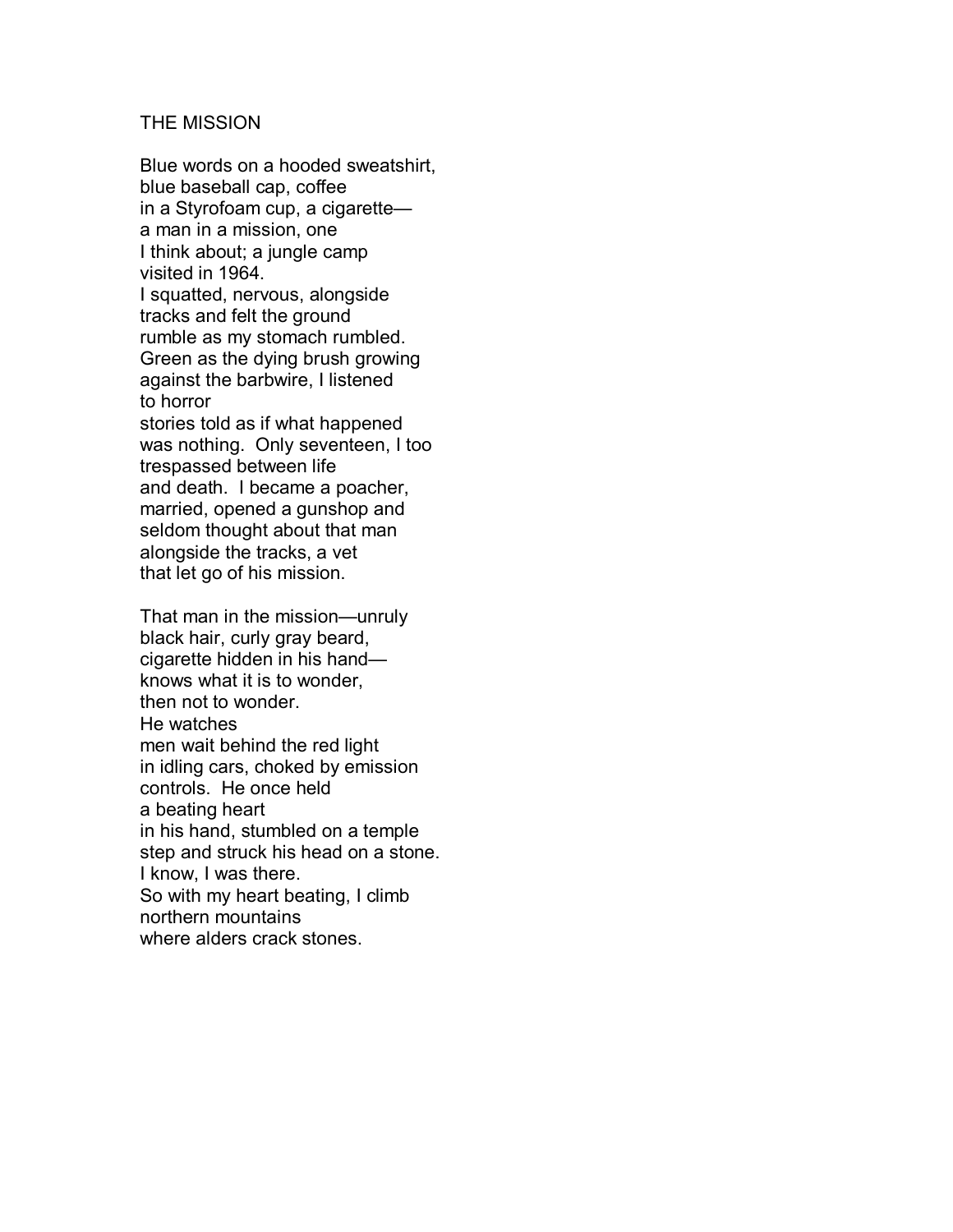#### GUN BLUE CLOUDS GLOW

like hot iron over ridges of frost & birches rifled by foraging moose & the white tanks of war games played with rockets & radar pitting friend against friend red army against blue as if the future depends upon tire tracks across the tundra, silent as that soldier from Georgia-and that soldier from Georgia.

The full moon bristles as a face with dogtags & frozen feet huddles over a Sterno fire & waits for a face with dogtags & frozen feet to lay aside the canned heat burning hearts & clouds far from balmy shores of home.

Both soldiers listen to a moose snap icy willows by the river that groans as open leads steam like hot springs, raising misty veils that tinkle like sleigh bells at Christmas.

The cold sun rises & scatters rays like words of peace across continents—men of good will carve turkeys & nations serve cranberries as bloody fangs slash hamstrings warm flesh & words; a reich of wolves gnaws dry bones & devours red army & blue.

Resurrected from sleep that soldier from Georgia & that soldier from Georgia reach across tussocks share rations & howls & nametags on that ridge of frost & birches under clouds like hot iron.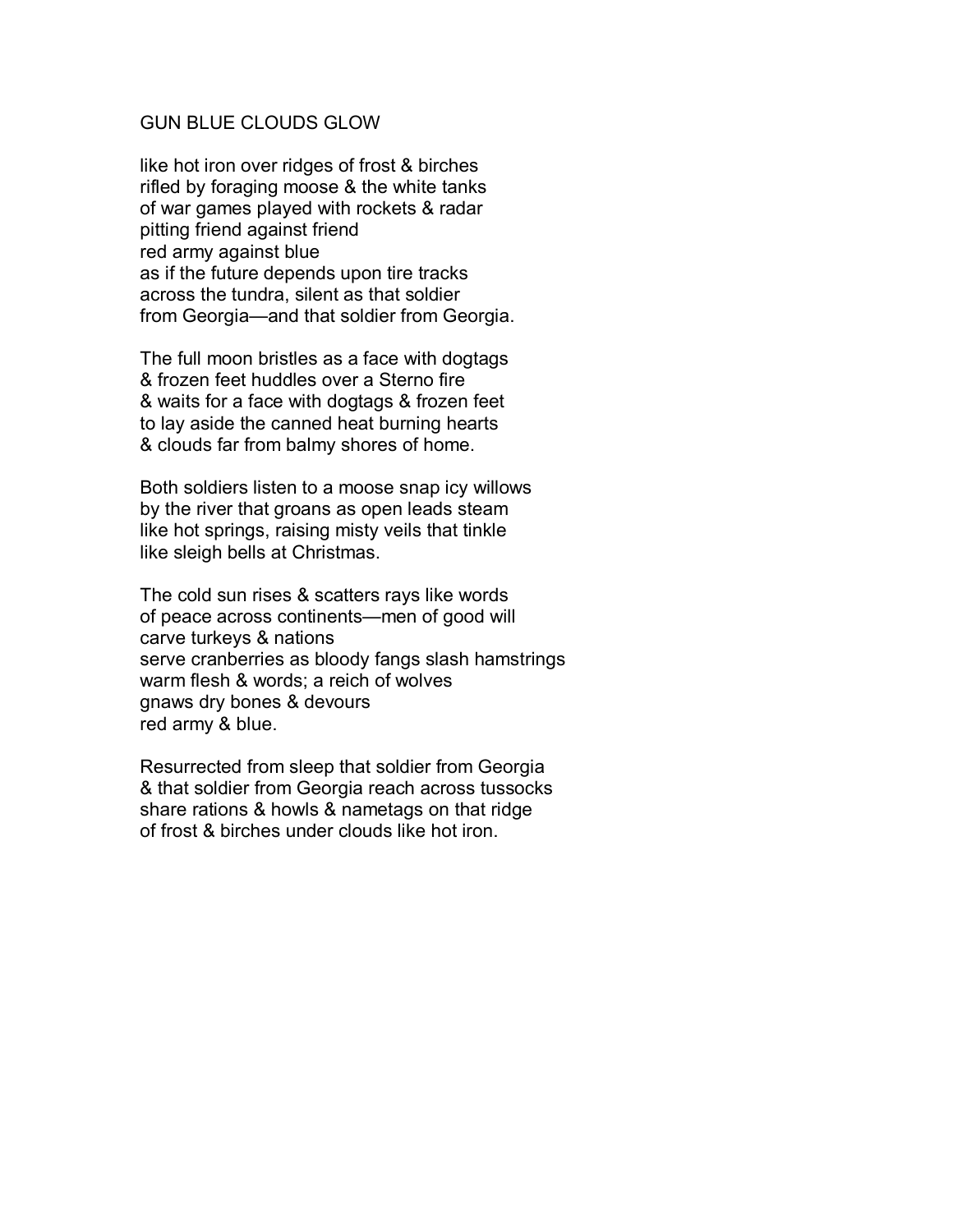# **Section Two**

#### **TRANSITION**

he called to give a writer's name who is *pretty good*  who writes about the same land I do, but without all that cold war junk that is metaphor for a different war for a different evil empire within each of us but I wrote the name on the envelope of an unpaid power bill filed it somewhere & returned to this screen while potatoes burn on the electric range setting off smoke alarms & a sleeping wife who doesn't understand why I have such a problem making the transition from gas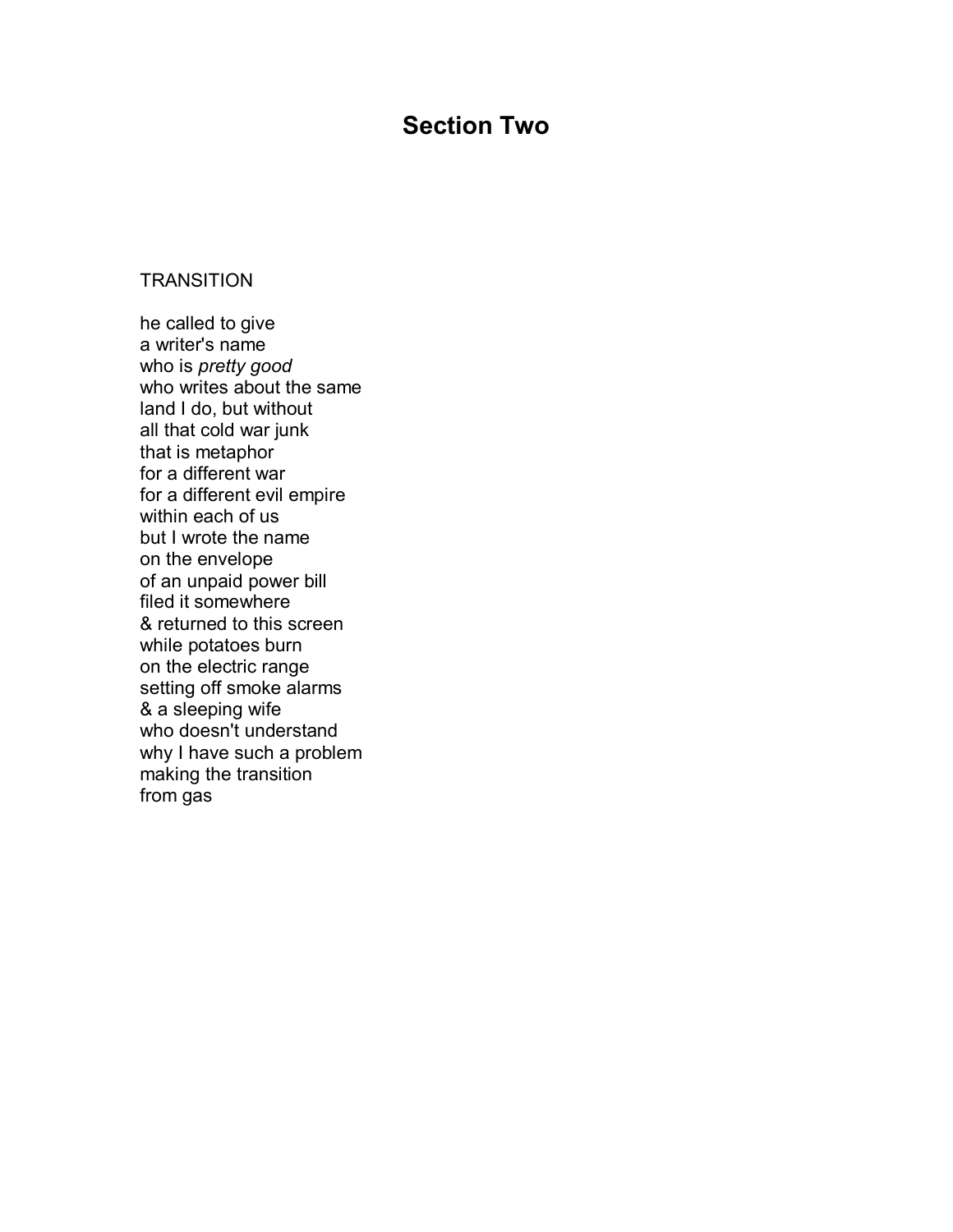the aerie $-$ 

following crossing trails I climb through breezes that lift me to the ledge the hen launches circles sails guttural screams at me as she swoops low overhead her downdraft strong I would join her if she'd let me

atop her spire, two gray eaglets with pin feathers pushing through down

her tiercel joins the circle both now dive low as I lie in trampled grass footprints twice the size of mine I feel the dung fresh but cold make certain a cartridge is chambered then stand feeling taller than I am pushing the pair higher till they're specks against the sun.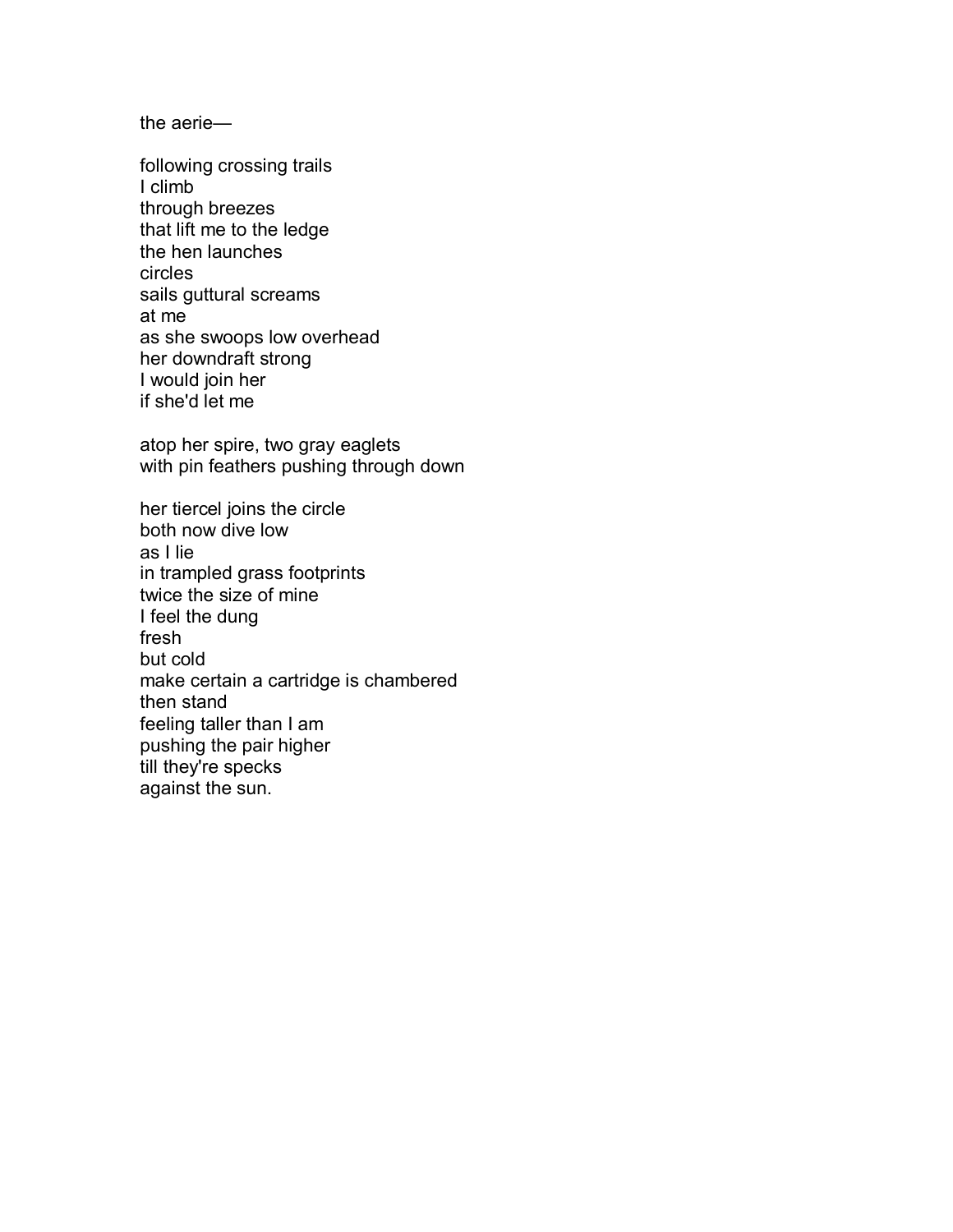## *W* QUESTIONS-

beyond the river a hooter owl asks who am I as I, in predawn darkness feed white kittens that shine in shadows like snowshoes before snow flies hares the owl remembers in boreal forests that  $I$  remember...

I stare into northern darkness-

I had forgotten who I once was & why I migrated south for a winter & when I intended to return North & where in Alaska home remains-What am I doing here on the Clearwater a question without an answer

so thank you, Owl for asking.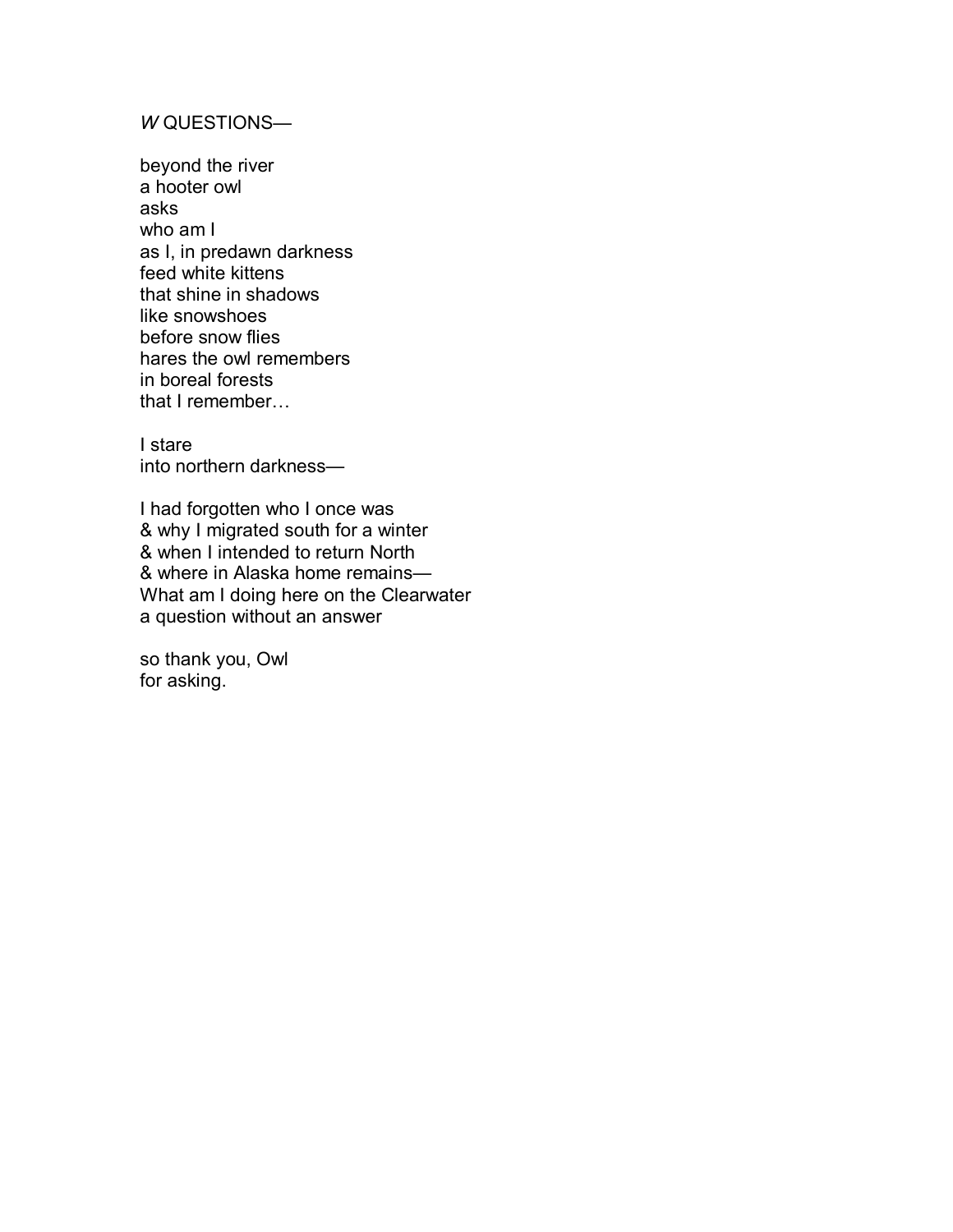PREDATOR-

the shadow of the hunting hawk passed across my path I couldn't locate him at first but my hens all canted heads to see if he passed on I looked where they did & sure enough I too saw wings glide over crowns of pines I plan to fall next spring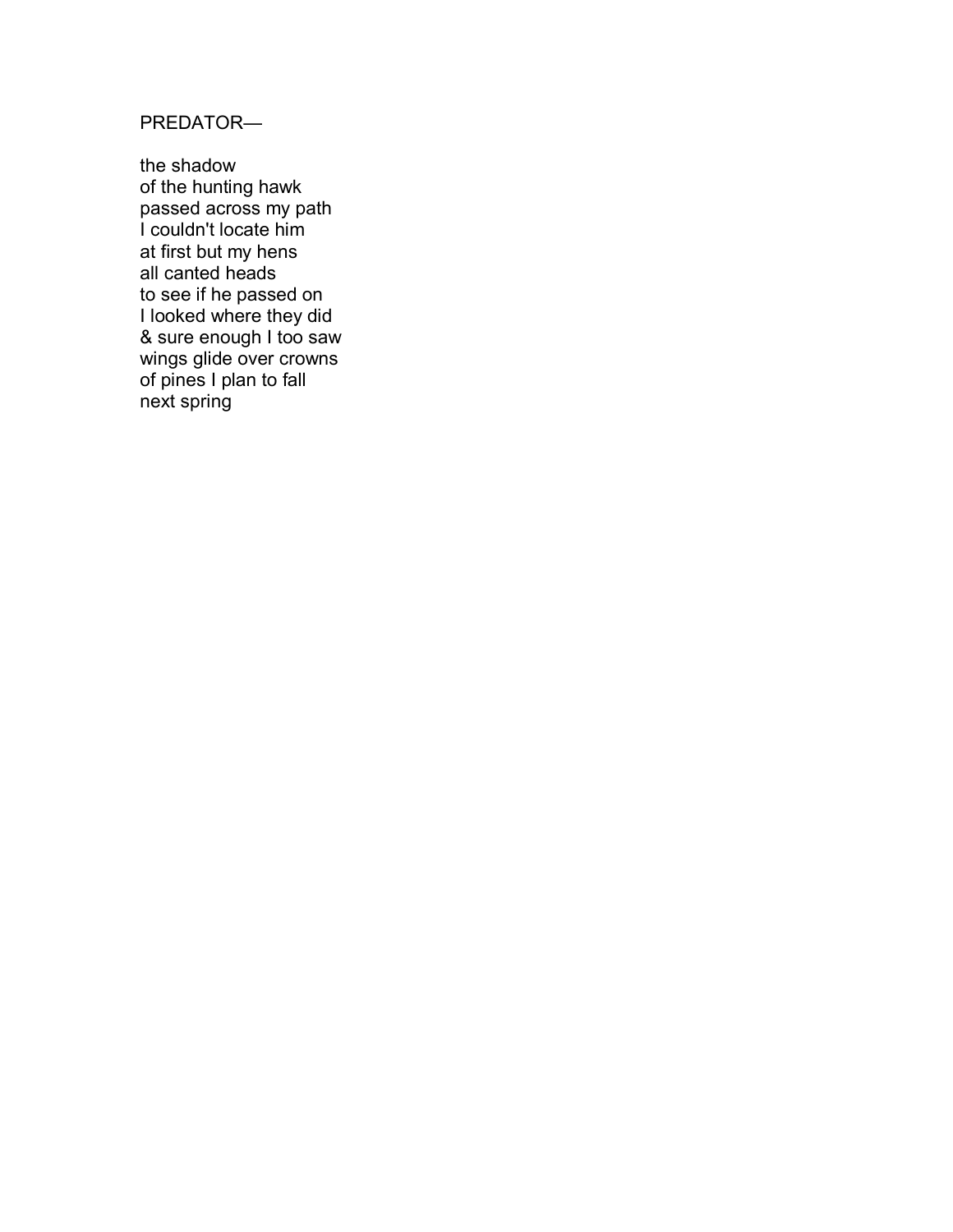#### WHO ARE YOU, KENNEWICK MAN-

an ancestor? a sojourner like me who groaned when rising, whose joints snapped loud when dodging atlatl cast darts one of which you didn't see—

were you a copper buyer, a freetrader who crossed inland seas to freight ore back to a motherland never again seenyou left cairns, mile markers that, yes, can still be read; even your delivery schedule remains carved in stone... it is yours, isn't it or were you only one of many prospectors seeking metal?

Pain shows in your face, a face like my face.

Did you try to escape into deep waterwas that how you had before?

The People have no stories of you; for the Corps you are an embarrassment, for scholars you remain an enigma. Creationists dismiss you, yet you were here, just as I am.

You are here as I will be.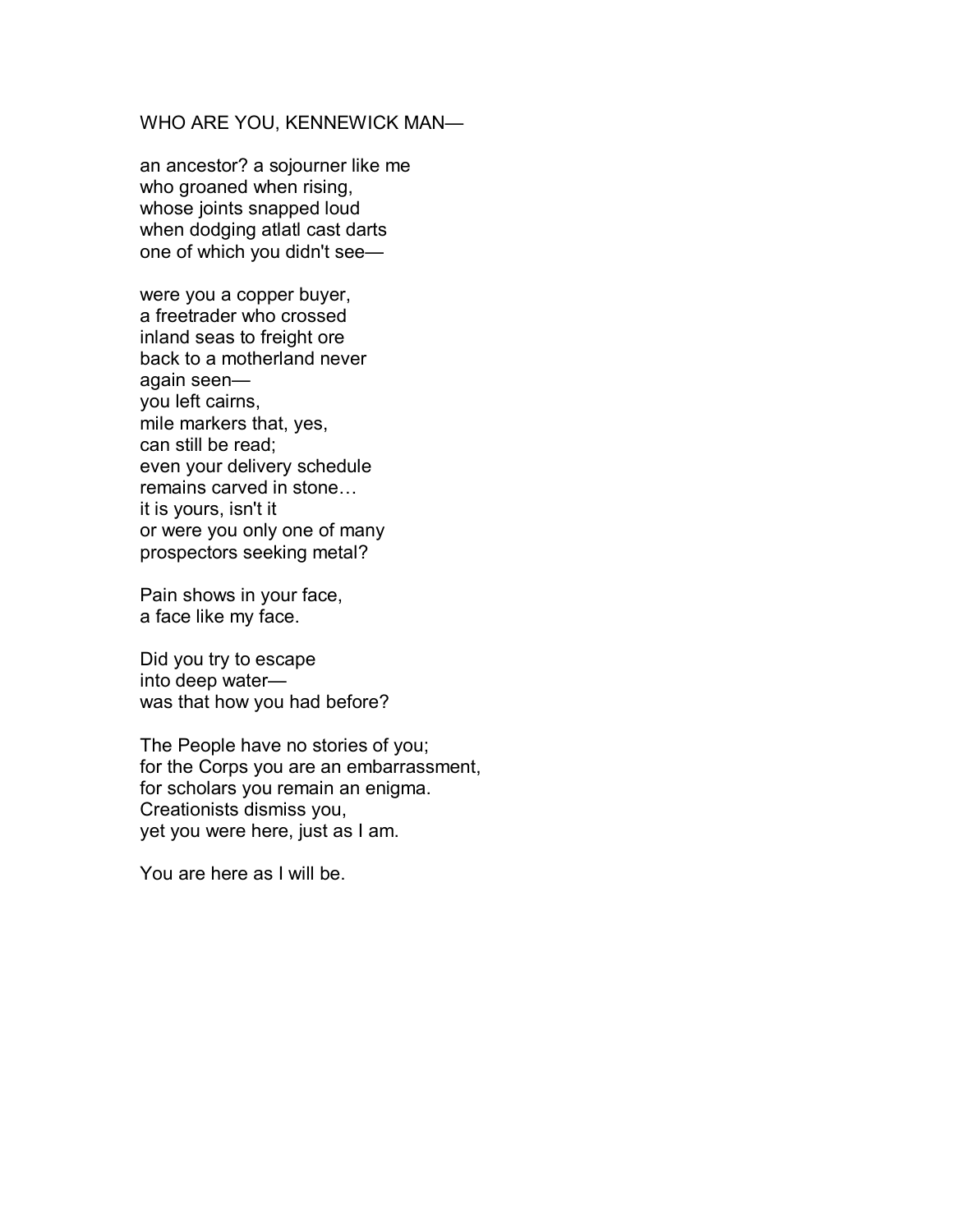## HE SENT HIS BOOK

stories his dad told in his dad's voice lean as chaps hard as rowels tough as mustangs his dad broke to ground hitch so ditch riders could turn water into life: corn & cows & hardscrabble kids on Colorado's eastern slopes.

His dad left breaking horses for a wife & the high country of New Mexico where his children stung from taunts of being Sabbath-keeping heretics in a Catholic county.

So following a radio broadcast his dad took a job in California where one son became a minister & I heard his stories in Alaska sound carries far on still December nights when a son, with northern lights flickering like angels on bucking horses each bending west as if riding another go-around, honors his father around a campfire of alder & driftwood.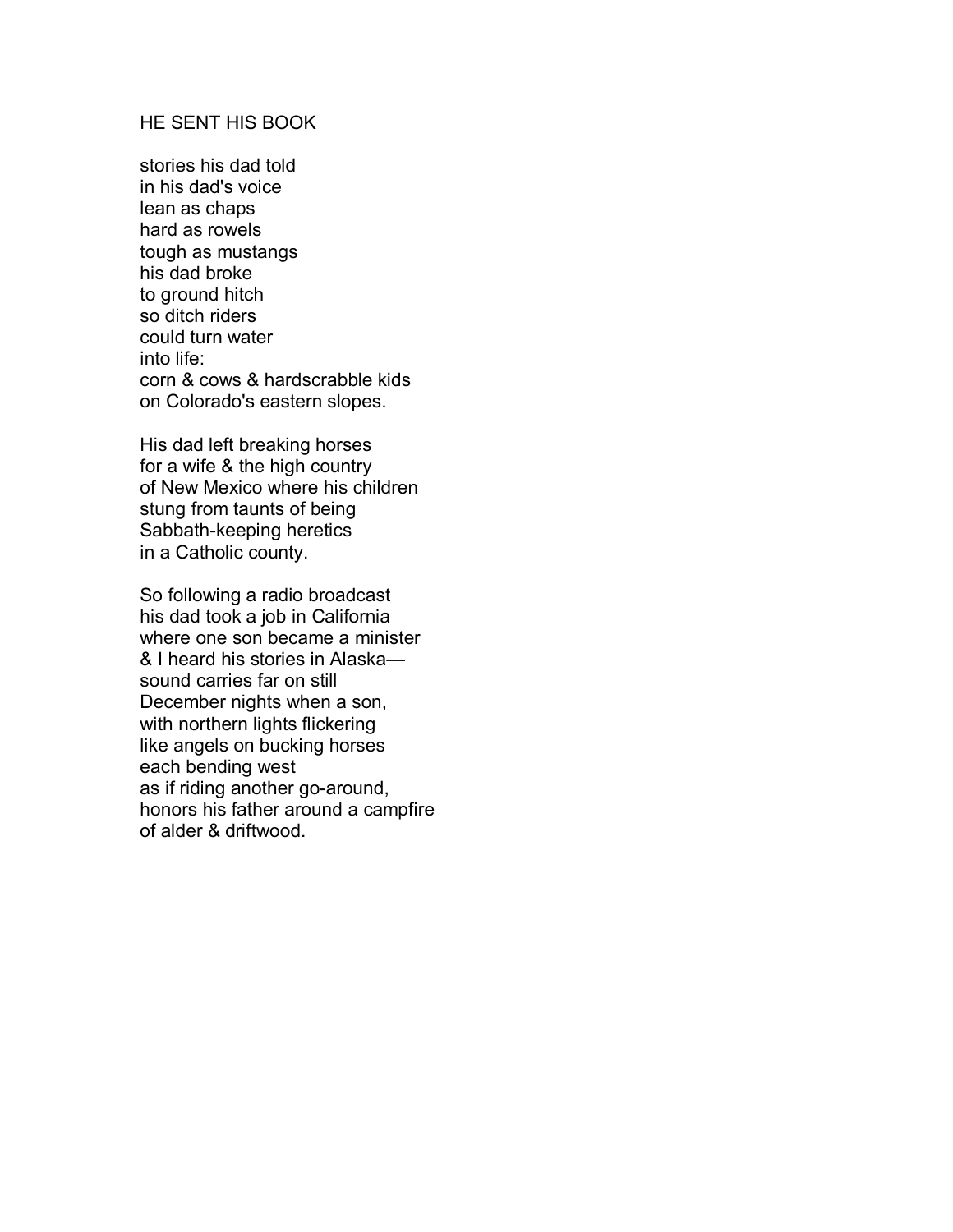## EQUILIBRIUM-

who are these kids who don't understand timber as a crop who fed them who housed them who showed them Bambi who taught them to be greenies whose overzealousness pollutes their minds I know who, unfortunately it was me & my parents & their parents we saw rivers that burned rivers turned into sewers rivers without fish we saw overgrazed rangeland paved over farmland eroded fields & dust we saw slash & burn clearcuts & we in our goodness pushed the pendulum so far across plumb it threatens to destroy us as it swings back & forth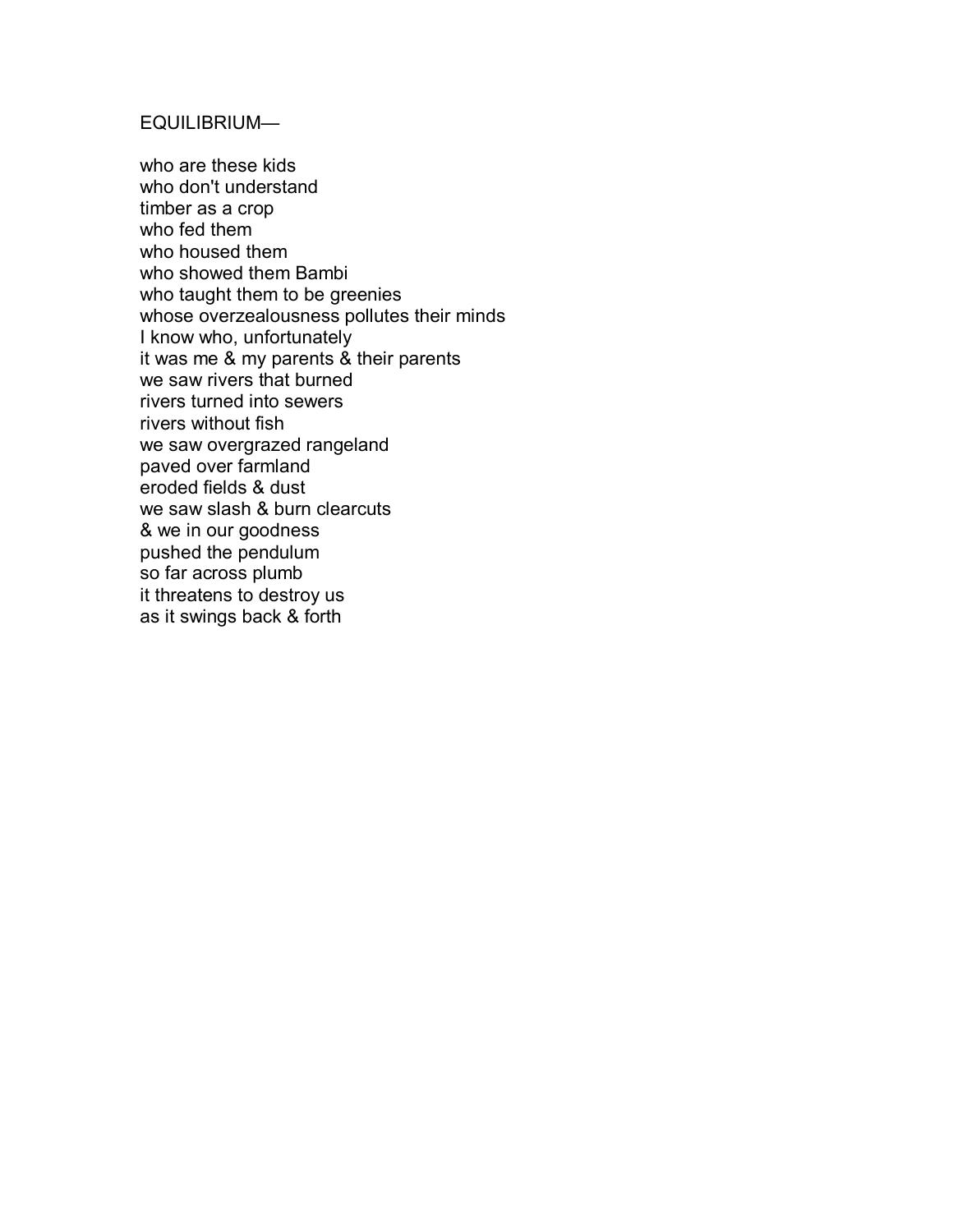## AGING

cordwood ricked between black locust, leaves fallen, dusted with snow whiter than the peeling paint of the tool shed, empty now, like the Ohio fields beyond limbs, corn stubble & the far railroad tracks-

I call from Alaska, say I need a quiet place to finish a novel, a mail order bride & an old fisherman spend his last years together, happy, a fairy tale.

*My hens have quit laying—* **There're termites in the attic—** *And I need kitchen cabinets,*  she says, her hands dusted with flour whiter than the tool shed, her arms empty as echoes from Ohio.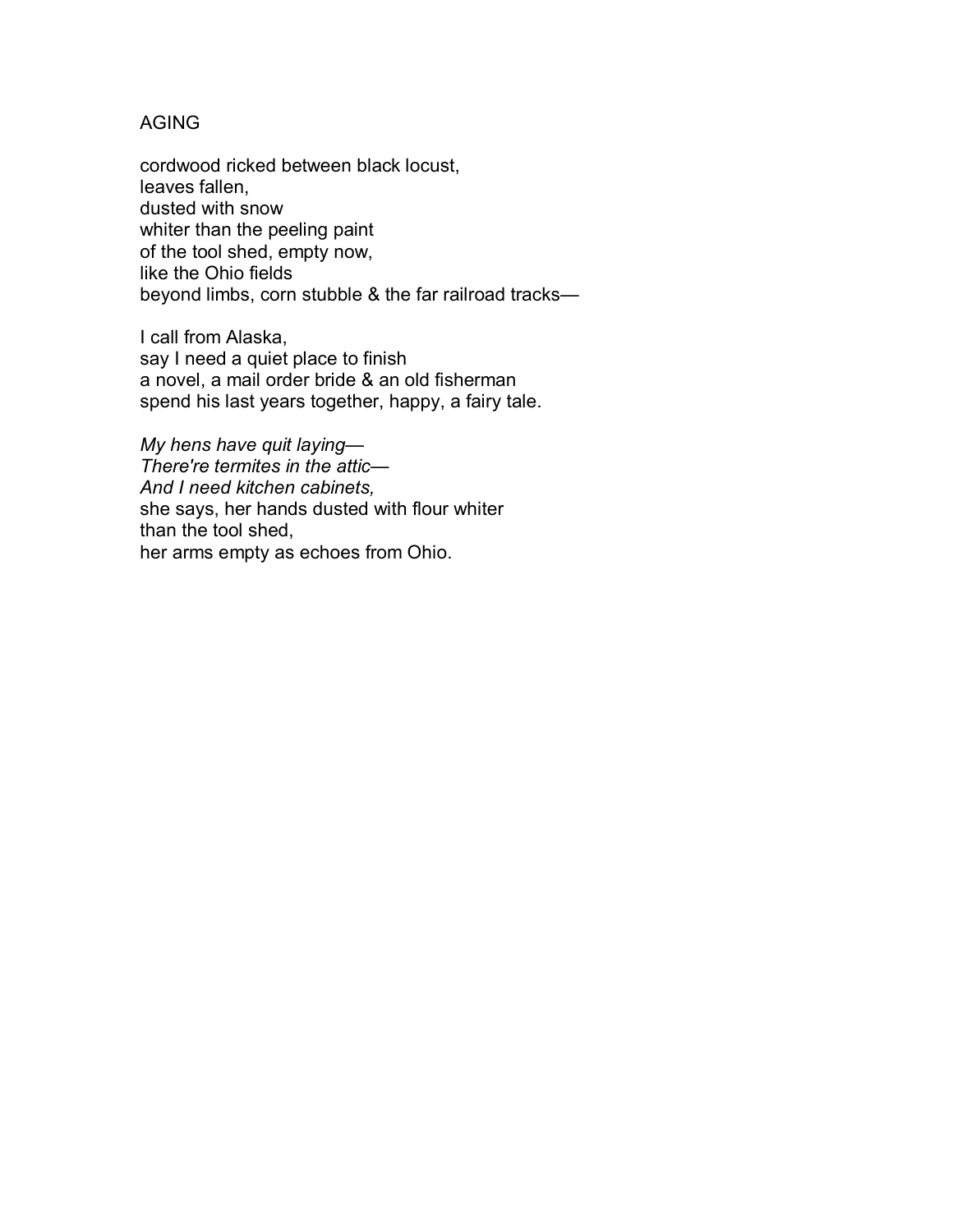## AFTER DRIVING ALL NIGHT & ALL DAY

I'm now somewhere in Iowa, alone in a motel on a snowy evening four days before Christmas. On TV, two fellows talk of hogs: April futures are too low. Commitment today means red sales of two-fifty a head, and the late news shows Chicago's gridlocked tollways shimmering like tinsel trees. Stay home, I'm told. The camera pans the city: towers like so many concrete angels look down on strings of headlights & taillights driven into one another. Cars hang from guardrails like imported glass balls from frosted boughs. The freezing rain's suppose to stop by morning, but tonight trucks lie stunned like sows on their sides, suckled by blue & yellow strobes of patrol cars. The Soviet Union is no more, its empire crumbling as the Tsar's had. The Cold War has been won the announcer declares, but I'm too tired to care. I still face another day of driving east-I wonder what the freeway will be like tomorrow.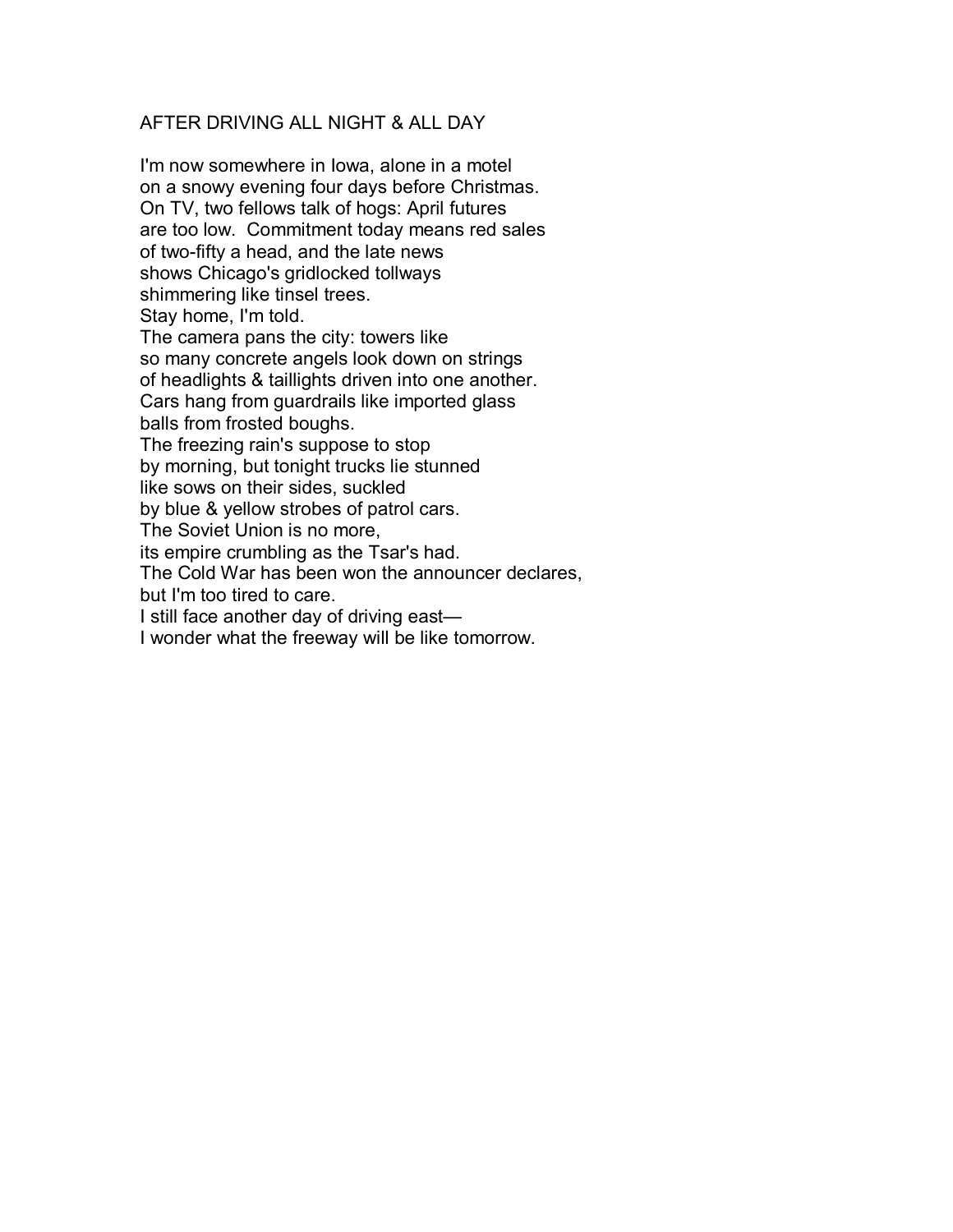#### DOGWOODS

scattering pea screenings to whelping turkeys I watched changed leaves flutter from apples & aspens while feeling in chilled aches another change sure to happen—

my wife sleeps content again a grandmother, her daughter bore a little guy who'll not remember yesterday or any of this century-

my task seems one of remembering change & changes for him  $&$  others—

my sister told me Dad is for her a fragment of memory fried baloney hats one Sunday morning-

my life ought to be more than that now forty years since that heart attack ended farmboy ambitions, I wonder if Dad would be as quick to sell, to plant hybrid corn as when he was first in Wells Countywould he be as quick to trade an oak kitchen table for Formica  $&$  chrome $-$ 

after the War, his war our future sparkled could anyone then know how little we all knew or still know-

I'm not in a struggle to overcome but to construct from snippets of memory a life like mine $-$ 

the early sun peeks over pines & warms a circle under the dogwood its leaves deep red as if embarrassed for me to remember four-petal white dogwoods were Dad's favorite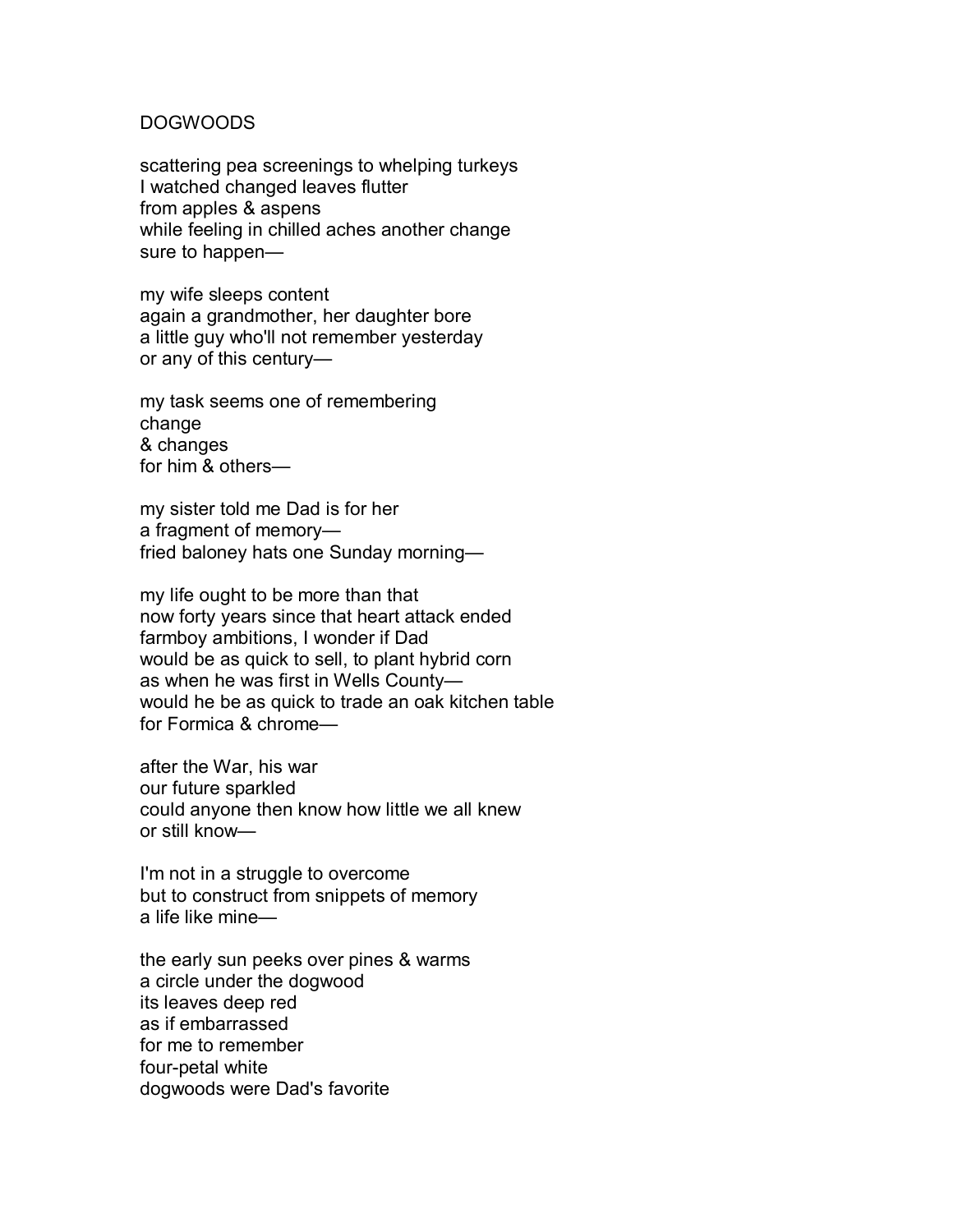## LOOKING AT APPLES IN NURSERY CATALOGUES

I found Winter Bananas, apples I tried before Dad died. In that first orchard somewhere in Indiana, the fellow picking apples was deaf & dumb, but he wrote the price for a bushel on my yellow school tablet. I didn't know then that years earlier Dad & Dan Gentis played mute in a restaurant. The waitress believed their act, joked about what she'd like to do with them. It was a game. I didn't understand how the fellow picking apples could tell customers which to eat, which to store. Dad just knew like he knew where to find words.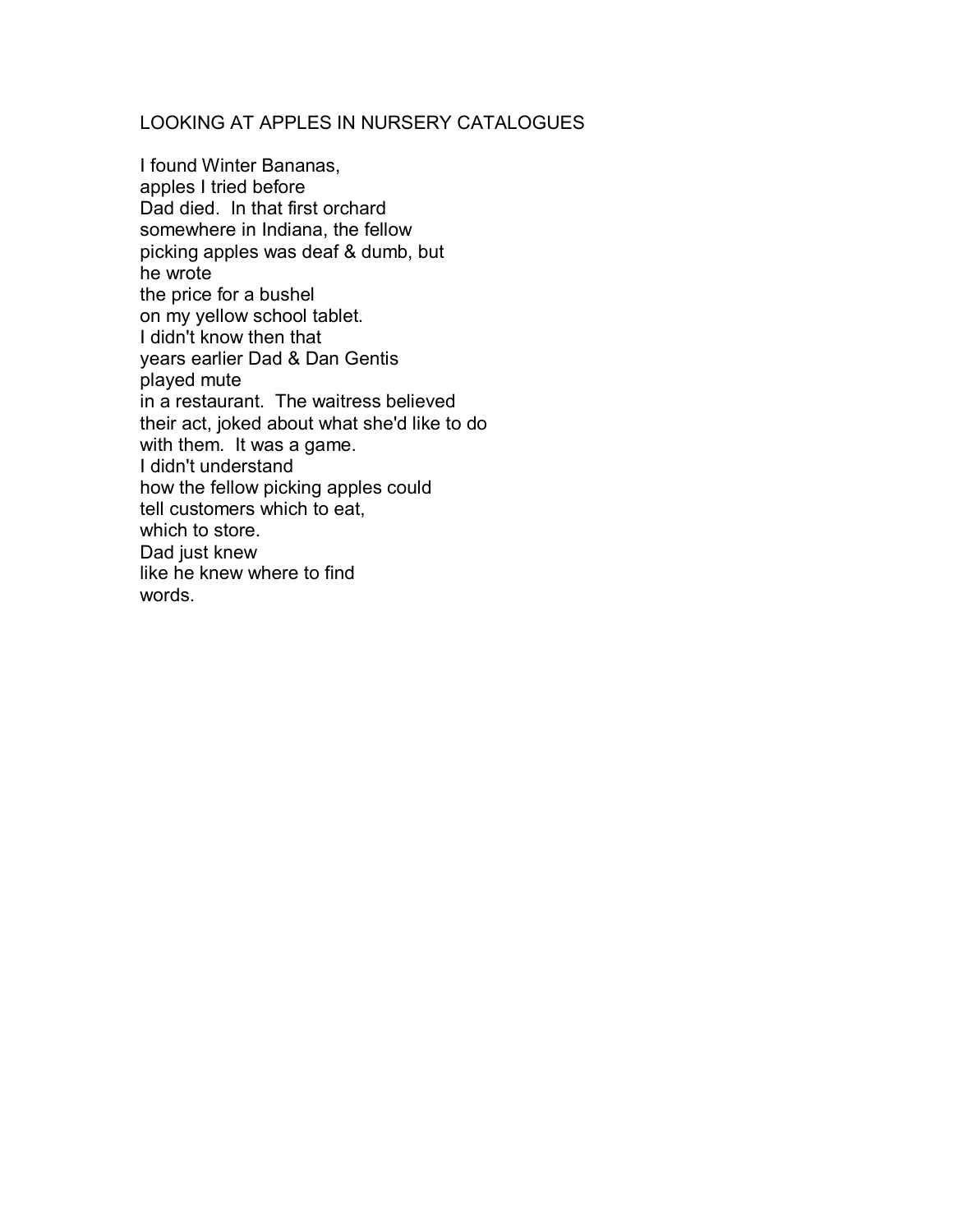## **CRANES**

Three in May, five now, sandhills in the field, pecking fallen grain. I saw them again today—

I followed them north last spring, Lakeview, Paisley, Kenai, Fairbanks, listening as long V's crossed the moon like bombers returning from Germany.

Heavy wings lumber southbound, join migrating flocks... I wonder what Dad thought as he stood in German fields, far from his home in Indiana, or what he'd think of me, alone in the Arctic in an August rain.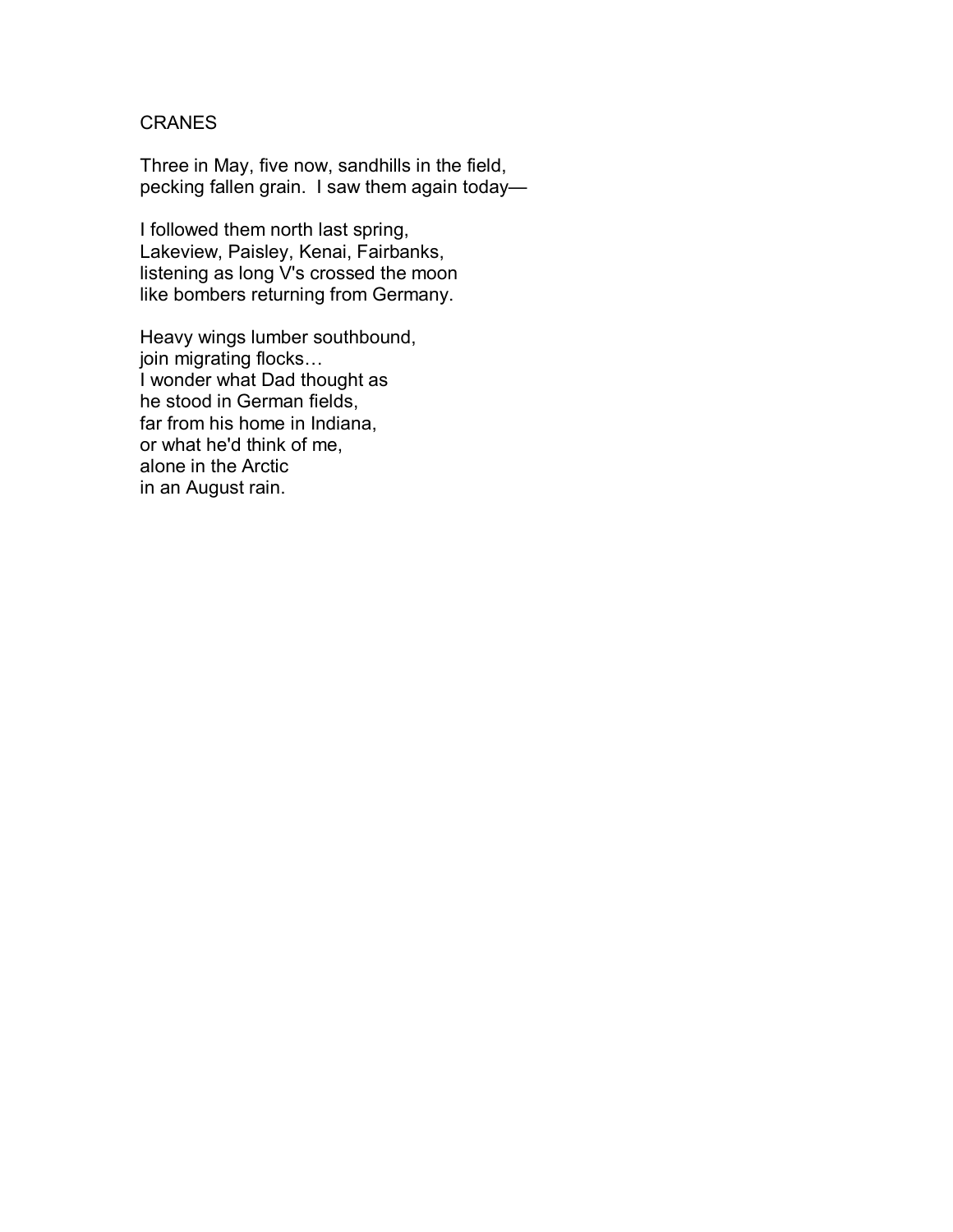## FROSTED WINGS SHIMMER

over the gray Tanana as southbound sandhills cross the crescent moon like B-29s headed for the Rhine, a river Dad crossed when twenty-nine

(when twenty-nine, I crossed the Yukon, arrived in Kenai with four dollars and the promise of work in a month). A farm boy from Indiana, Dad's letters home

were published in his town newspaper. Grandpa saved copies that I remember seeing (I was too young to read) when a boy on an Indiana farm-Dad wouldn't

talk about war; didn't live till memories, like the warbles from high flying V's, faded silent....I've now lived longer, been published in the local newspaper,

have had a world record and have seen my children mature. Although the sun hasn't set, the new moon arcs over the Tanana where willows and birches

will bud again when sandhills return.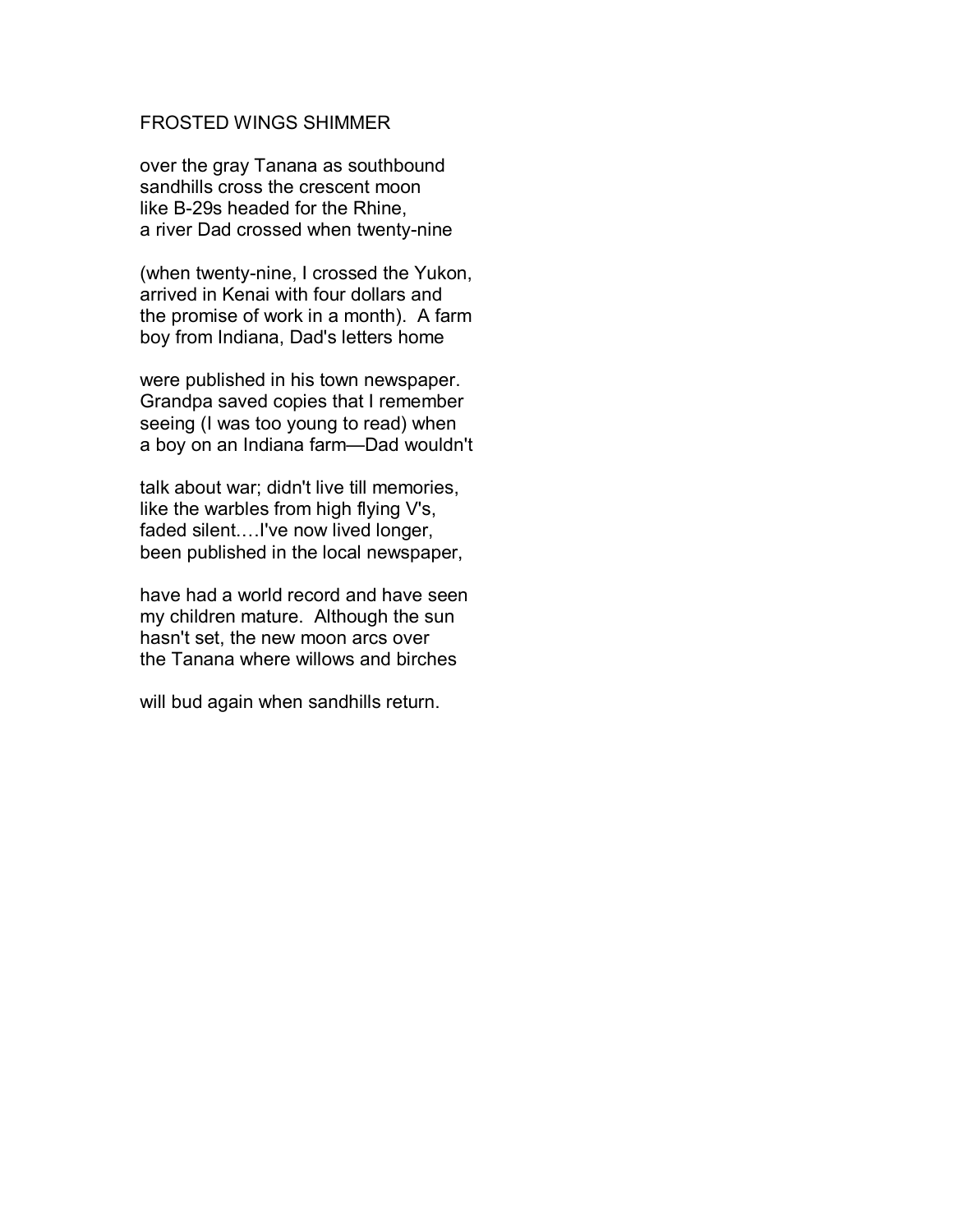#### FORTY BELOW

The headline reads *30, 40, 50 below . . . !*  For the first time in two winters Fairbanks' official temperature falls 40 below. The chill's lucky for three who predicted the dip to occur at 11 p.m. January 18th, 1989. The date catches my attention: Dad died January 18th, a Saturday. He was  $42$ ; I'm  $42...$ 

this is the year I've waited for, half fearing, half expecting nothing. The oldest of three sons, I was in fifth grade when Dad died suddenly, a heart attack in a dime store twenty miles from home. Mom didn't drive so he sat in the car waiting for her to finish shopping. Perhaps he would've livedmy brother Ken thinks so, became a doctor who works at not being like Dad. But something happened at Anzio. I never heard the full story; I only know Dad didn't trust doctors. He wouldn't talk about the war, not even to Mom, but he must have known he had problems. He tried to quit smoking, lost 70 pounds and got his waist below 40. He was buried in trousers he hadn't been able to wear for years.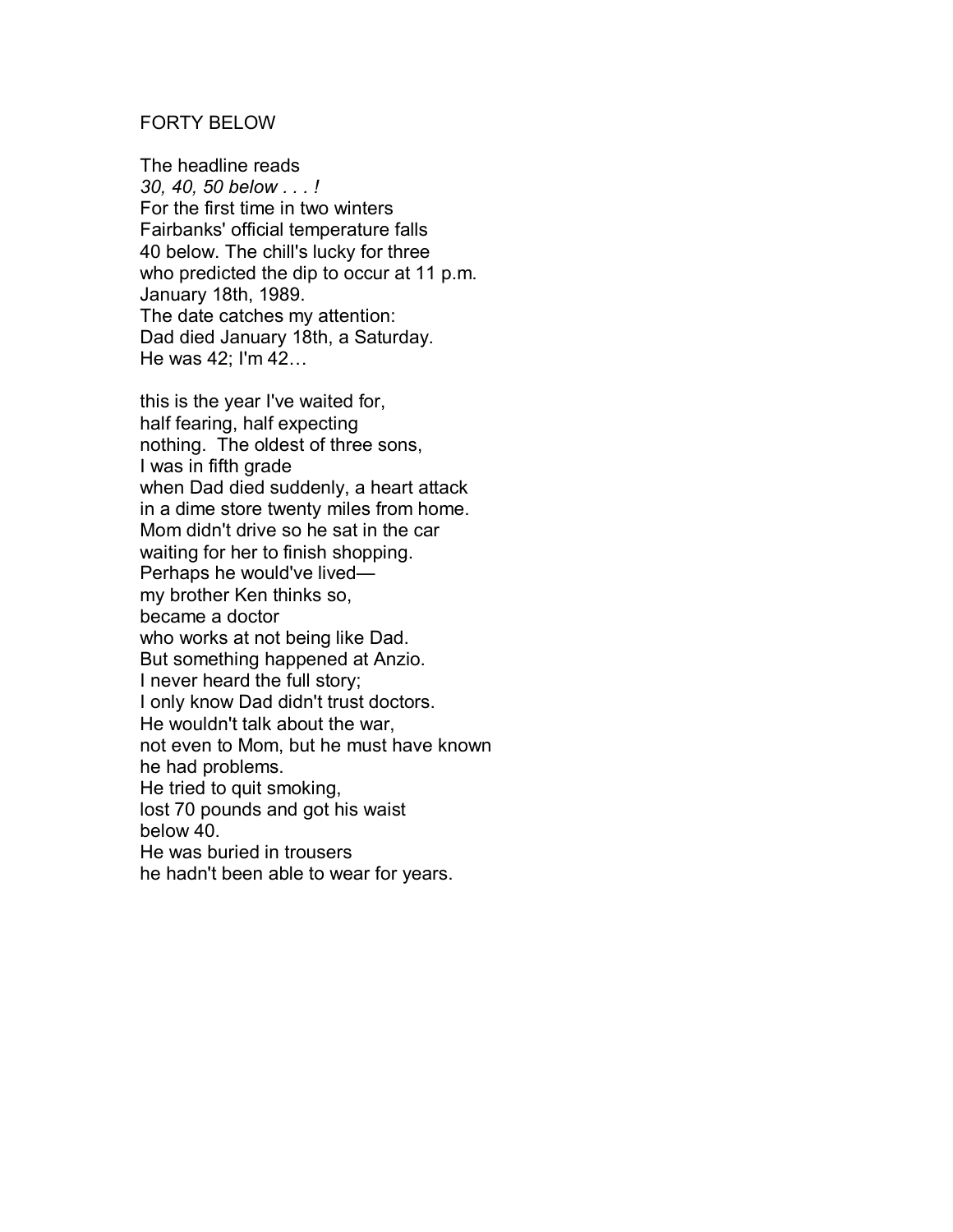#### A WESTWARD WIND-

we were to wait at Grandma's for Dad to returnhe'd bought a moving van, a little one with bald tires, had loaded it himself, making use of those years he drove for Mayflower; so with the sunrise behind him he left Indiana while neighbors watched groundhogs & shadows

Uncle Nyle met Dad at Salt Lake-I still don't know how Dad knew his brother-in-law who lived in Reno & had never been east but who took the van to Portland while Dad took a bus to Fort Wayne where we weren't supposed to be but were for reasons I never fully understood

our Packard had bald tires that nearly stopped us in a Wyoming blizzard-

did cause us to spend a night at Little America where Caroleah left the blanket we returned two hundred miles to get, glare ice all of the way

when we reached Oregon it rained for six weeks— Mom counted the gray wet days after the van sold as if she were arguing for moving on she spent the War working in San Jose where she remembered orange groves I went to see years laterall I found were city signs, leaving & entering on the same pole

we bought a house in Boring, five thousand dollars & decay—added a living room, a dining room bedrooms & I began hearing whispers about Alaska

if Dad would've lived, he would've been a '59er one of those homesteaders that followed statehood— I could hear him buying another moving van in the way he listened

to *The Wayward Wind*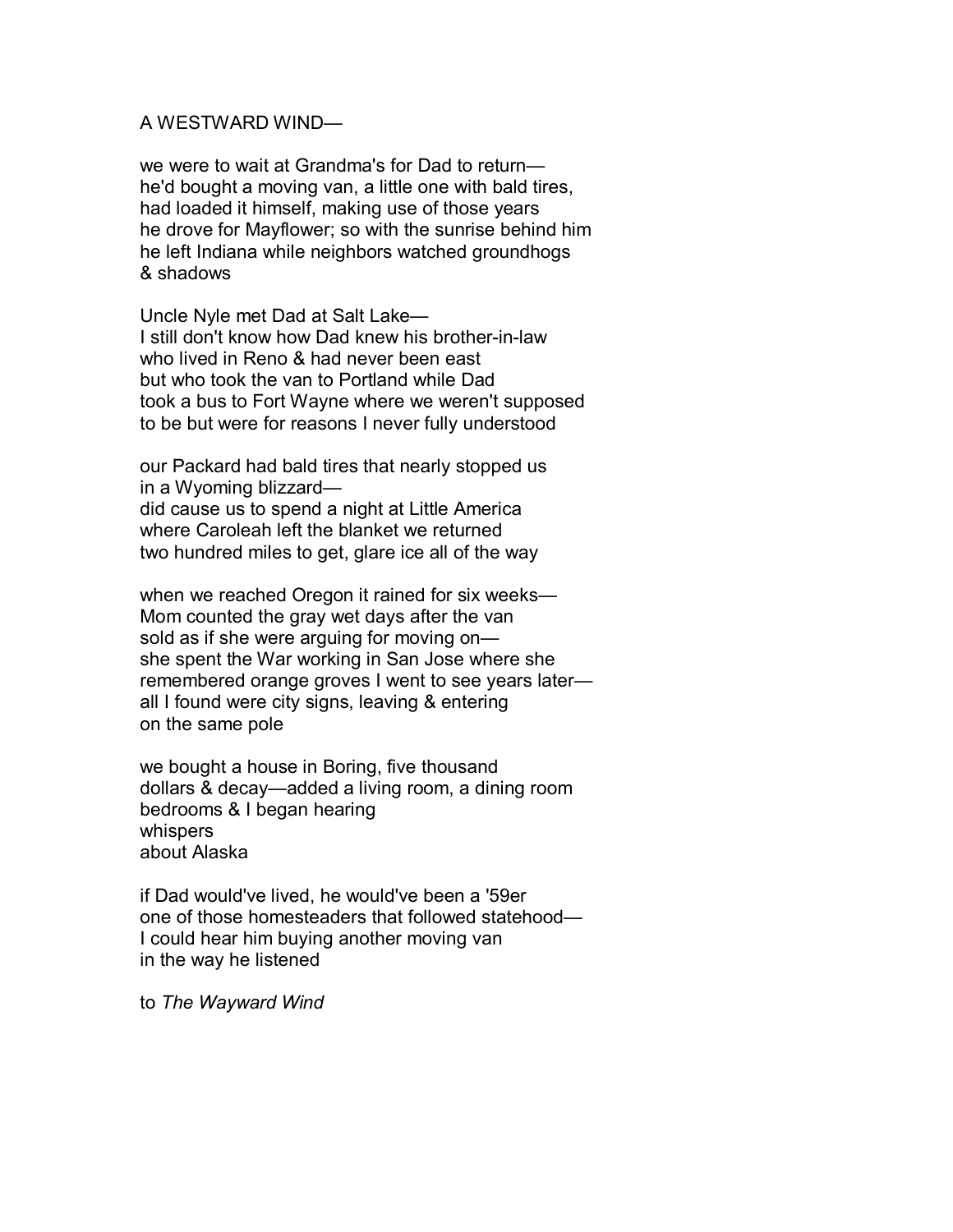#### CURIOUS ABOUT GOOSEBERRIES

since Grandpa said he liked them ripe, I finally asked Uncle Jerry what variety grew on the farm, there behind the machine shed, where thorns stopped cousins, letting kittens and chicks escape Sunday get-togethers.

He knew only they always had cream on gooseberry pie, that Grandpa grafted this to that, got starts from neighbors or wherever he could... I didn't know when sent to the barn for a spanking (don't remember why, only that my cousin Rusty was also there) that Grandpa had so delicate a touch as to fit scion to root, growing new an old variety.

Jerry said he helped drill the well that watered Grandpa's gooseberries, a two inch hole sixty feet deep... I remember that well, its pump, and having to prime it that day when I had too much fun chasing chickens in the hayloft to dread the promised swats from a yardstick kept over the kitchen door.

As I now near when my grandchildren will chase my hens, my grafts fill orchards, are sold, and I have a dozen varieties of gooseberries: Whitesmith, Poorman, Oregon Champion, Achilles, Leepared, Catherina, Sylvia, Hinomaki Yellow, Pixwell, more. And if I am lucky, my grandchildren will remember the pies of Sabbath dinners as I remember Grandma's Sunday dumplings.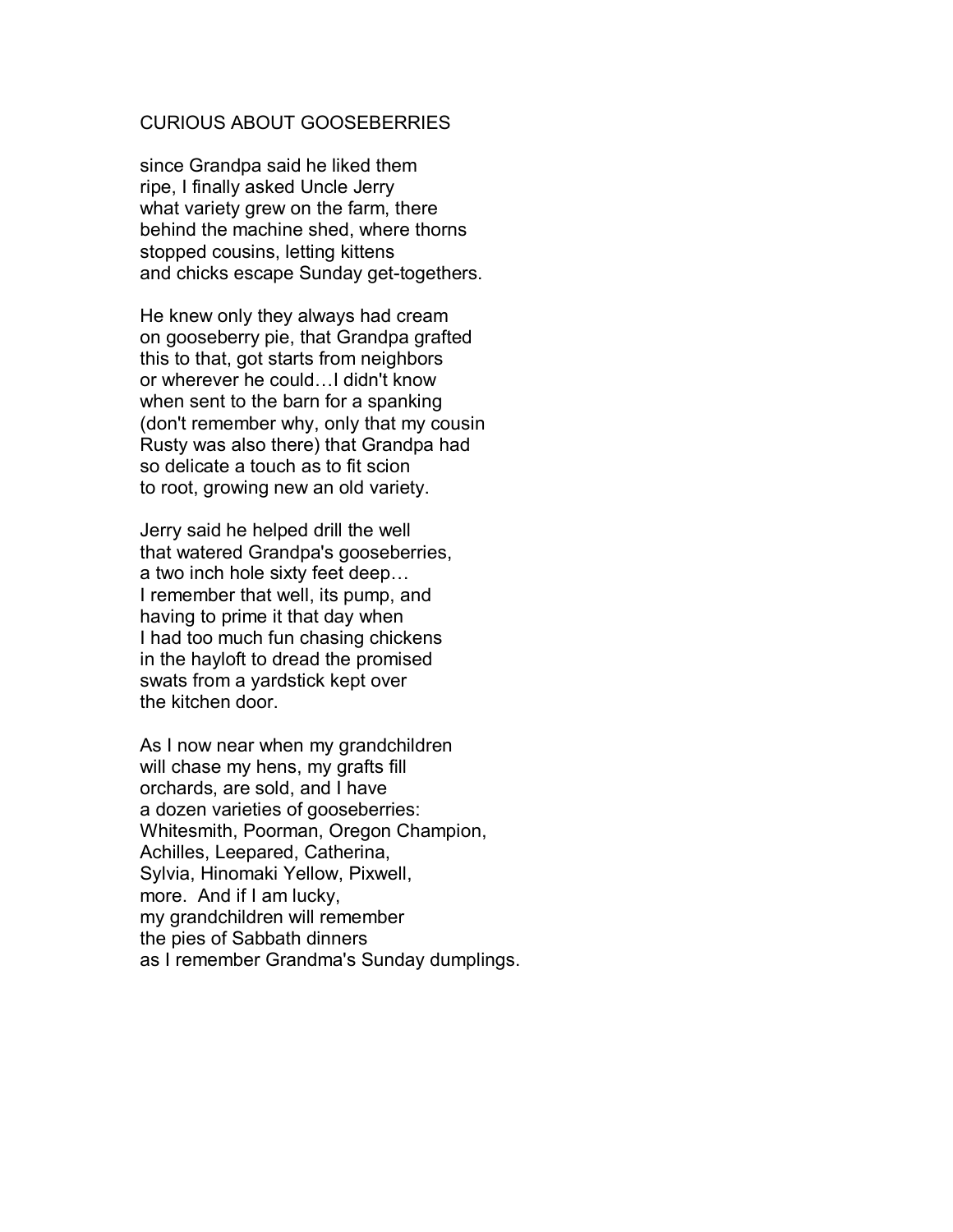charred-

the possibility is slim but real I'll lose this foot more cooked than a rare steak-I feel the heavy throb of blood pumped against char and I wonder what Grandpa thought as he lay in that steep ditch caught by fire while burning weeds-

he was still spry so what happened that he couldn't get away? Was he, like me, performing a task done too many times?

Gangrene took his leg to his knee $$ it, too, was his left leg. His pain must've been horrific as he lay hospitalized while Dad & Uncle Jerry (I stayed in the car) searched by headlights for his wallet containing nine hundred silver certificates;

so what did he feel as flames licked life until it melted revealing a son unable to visit him in the hospital?

Dad helped scrape up pieces of a German convoytwenty-miles of incinerated men & horses seven days in the sun. He never forgot the smell of bones too charred by jellied gasoline for Allies to call together in a dry valley some future day.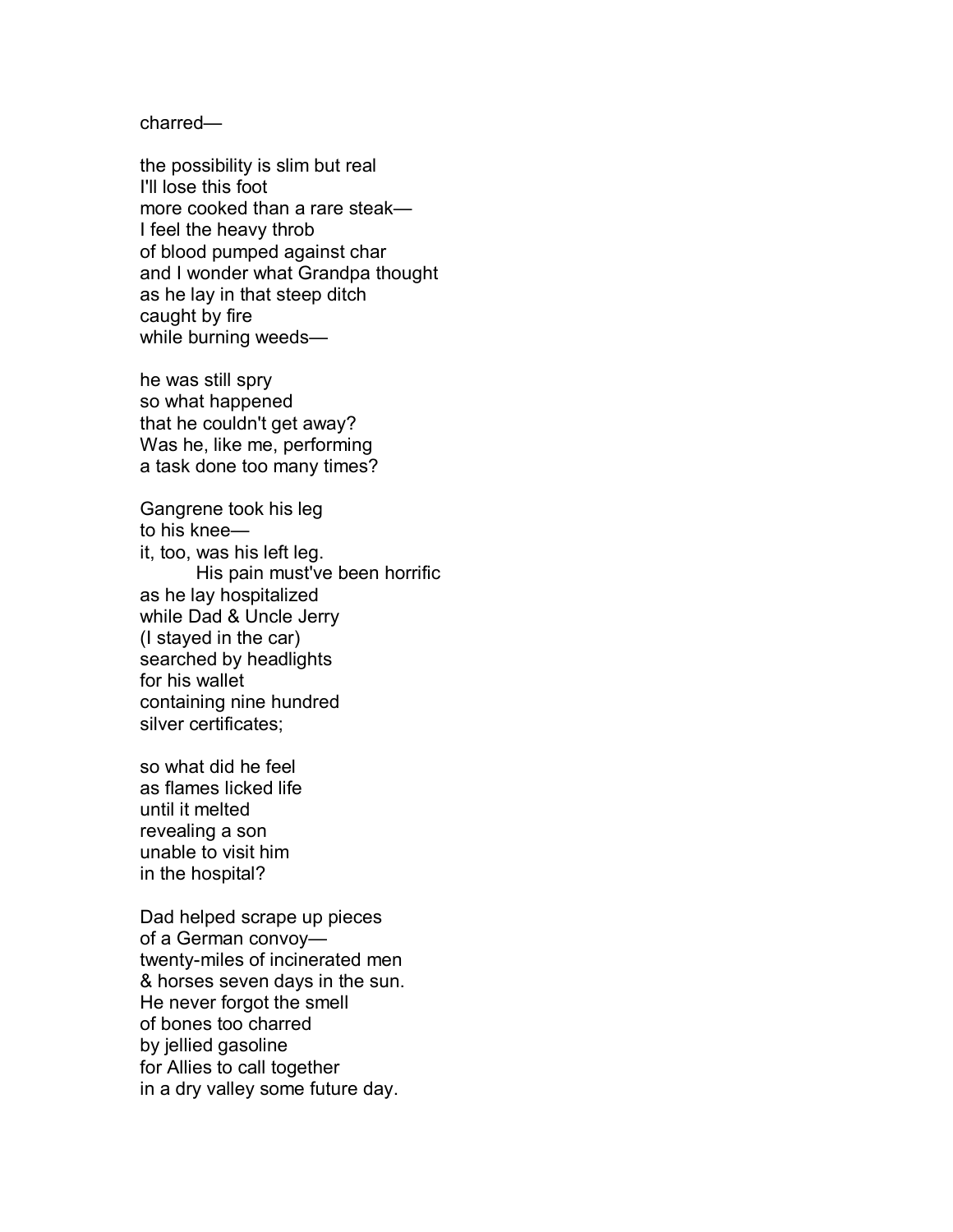## PETALS OF EARLY ROSES FALL

among fireweed spikes on fire in nights like day. Under leaning birches, bearded heads of hair grass bent by the wind nod as I pick trailing crowberries & bearberries ripening along the scar of a seis line that crawls across the Kenai. A distant jake brake, a hooter owl, the chatter of squirrels—no longer sure where north is, I listen for directions, remembering a broken jar left in a sagging cabin. Someone used the fruit jar for the chimney of a lamp, its glass bowl pale purple & empty. Its flickering once caught the glitter of gold. I know for notes on a calendar told the miner's story. Who he was, he never said. But he noted when he ran out beans & pilot bread.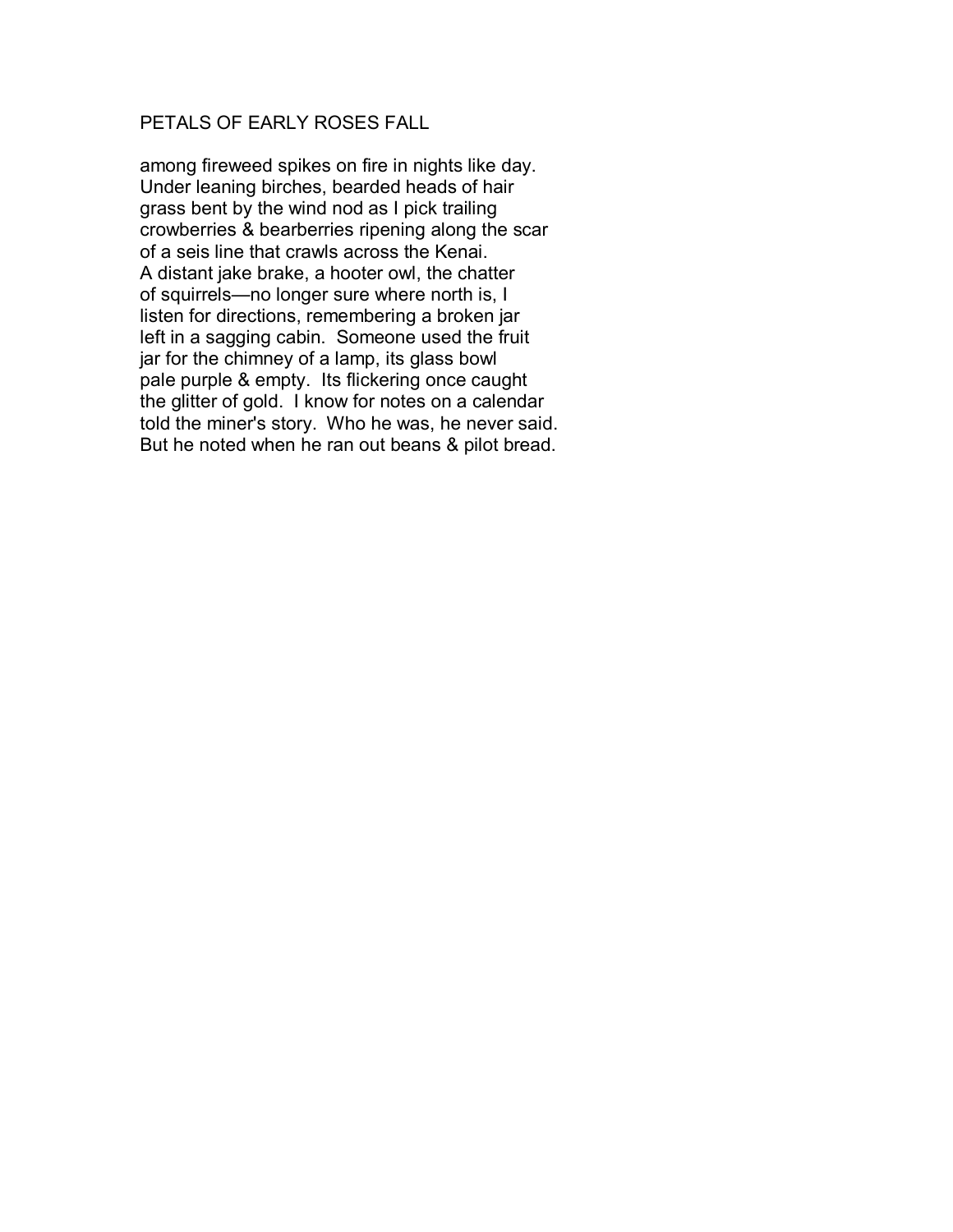#### REUNION-

went to a family reunion a park in Indiana 4th of July at Blufftona sister & I rented a car drove by the cemetery Kizers & Runyons was surprized to see so many drove past Grandpa's farm cornfields now no sign there'd ever been a house a barn, two generations of Kizers same for where I went to first grade Dad attended that school all twelve grades in one building Uncle Jerry also had said I was the size of Dad same height same short inseams I didn't know

photos of cousins no one had met my daughters all three were there coming from Alaska California Illinois the family had scattered after the War: Florida, Carolinas, Kentucky Oregon, Washington, Idaho truck drivers & teachers never have I seen so many masters degrees with so few doctorates-

neither of my brothers came Ben wasn't interested Ken was too busy in the Capitol one sister couldn't afford the time but for an afternoon I listened to stories I would've heard if Dad had reached my age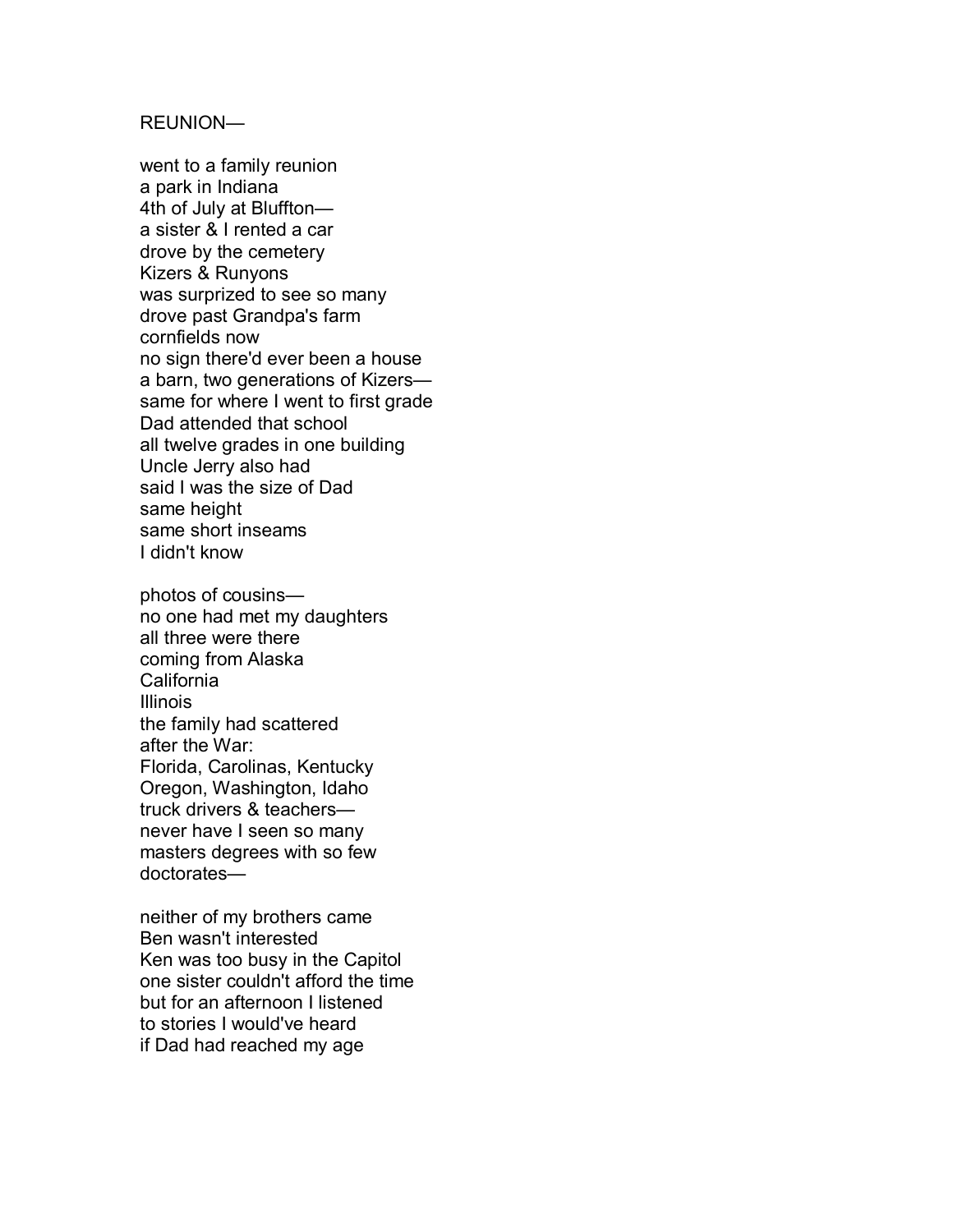## INVITED TO A VEGETARIAN POTLUCK

I searched cupboards for something to bring all the while knowing we were short of everything  $except$  meat  $&eqgs$ —

on those empty shelves in dark shadows a Mesopotamian farmer thrashes emmer & einkorn careful to save every winnowed kernel while a woman shells pulses into a pottered jar-

I remember Dad hunting rabbits on an Indiana farm where every corn kernel was sold to make payments on an endless mortgage-I remember Oregon after Dad died catching trout hunting deer when Social Security wasn't enough when none of us five kids were yet old enough to work—

I've grown old on meat & little else

but for this potluck I take from the garden carrots intended for stew & from the tree nearest the hen house I pick a few apples for a remembered casserole Mom once made a day I failed to kill dinner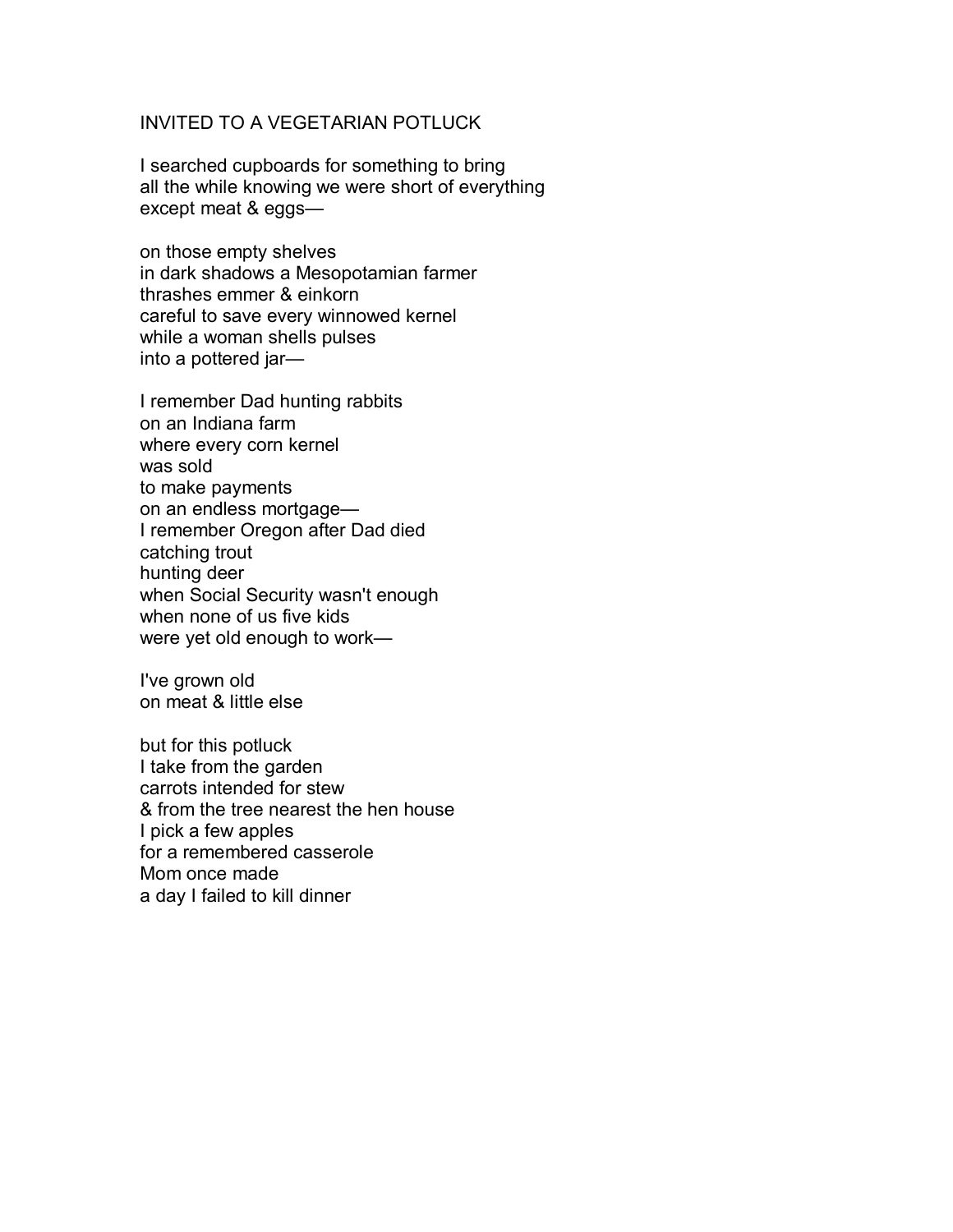#### RESPECTABLE PEOPLE DECRY

poor Dotty & Boba county commissioner voices alarm on the radio; the sheriff says perhaps the county should shoot back; signed petitions at the Big Store insist that Ligertown be razed.

Lions & tigers shouldn't be kept, let alone crossbred, say shoppers waiting to pay. *They're dangerous & have you seen—* Yes, I have seen the cages, feces & gore, but is the county's interest best served when (*We've got them this time,* promises the D.A.) 19 cats are shot where yesterday they sunned themselves?

*What we really wanted was for them to leave. Their place, a disgrace, looks Third World.*  And one by one officials file past that circle of cameras, all recording today's proceedings as if these proceedings were remembered deeds written in sand.

What happened that September night: were fences cut, lions shot in their cages as claimed by Dotty & Bob, both charged with cruelty (surviving cats were certified healthy)? Did escaping lions endanger Lava residents, or were county officials merely afraid of optimism runamuck?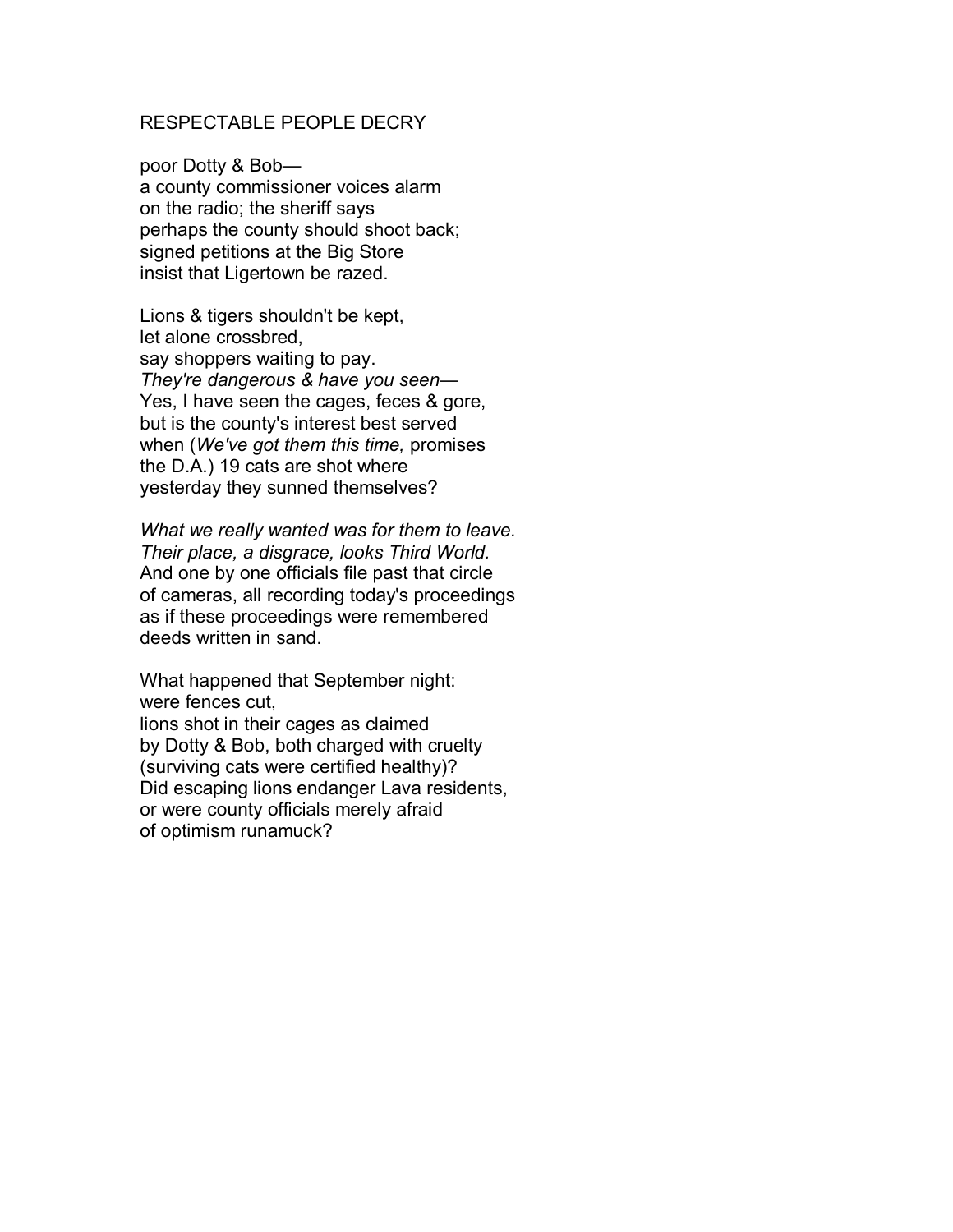## ASHES-

the cat we call Ashes caught another deer mouse she made sure I saw it when I gathered eggs

I worry some about her deer mice carry hanta virus don't know if she can don't want to find out

she caught a bat awhile back the one the cat in town caught was rabid-they say it costs a thousand dollars for shots

& they're still no fun I took the bat from her was pretty careful how I handled it

but it's hanta virus I'm most concerned about

Ashes likes her ears scratched her belly rubbed she's a good cat but it's hard to hold her

knowing she's just eaten another deer mouse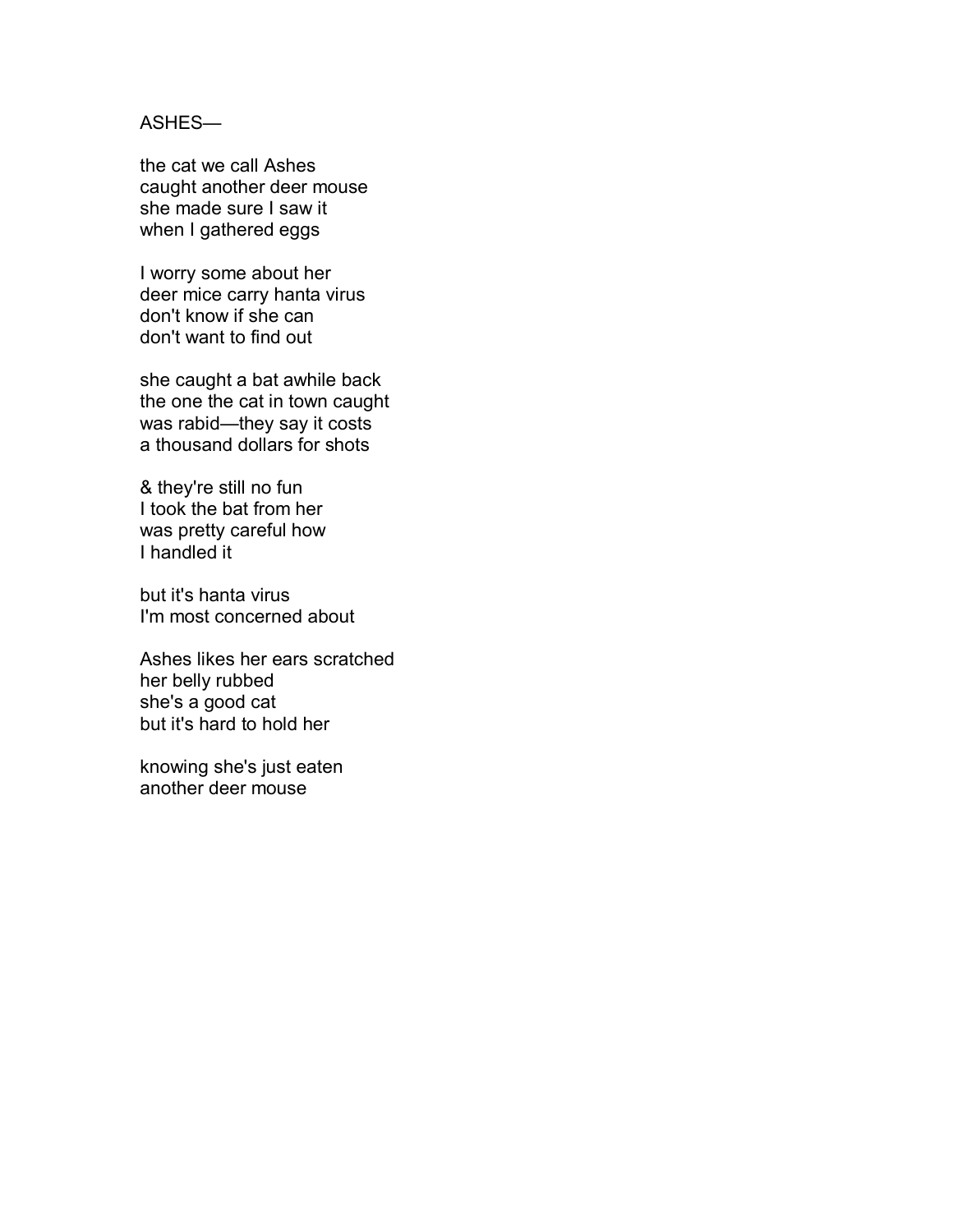american falls-

before hard wheat, fences or furrows, rye grass & camas swales flowered beneath the feet of Bannock horses, once free...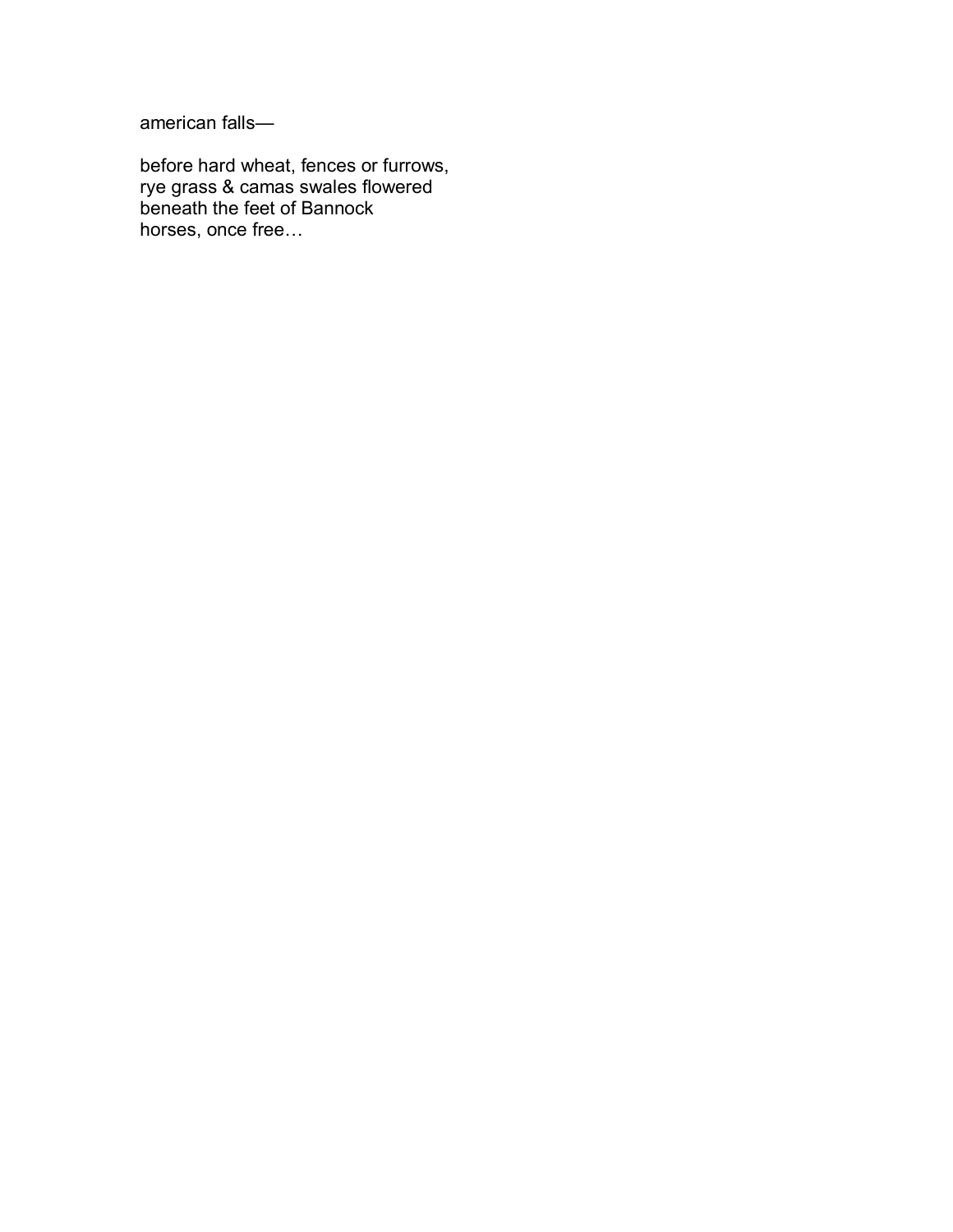## COVERED BRIDGES

A covered bridge picks up river sounds deepens & softens them before storing ripples among the rafters where round mud nests of swallows & swifts hold fledglings hungry as that horse heading home, shod hooves, iron wheels, the wagon heavy with hay. Timbers creak, echoes still as the shafts of dusty light reflecting off the water, rays long as I am tall, lean against rough sawn boards as if they were old men on the porch of the General Store, playing checkers on tops of pickle barrels, their feet perched a top the railing like swifts & swallows on rafters above horses passing by slow.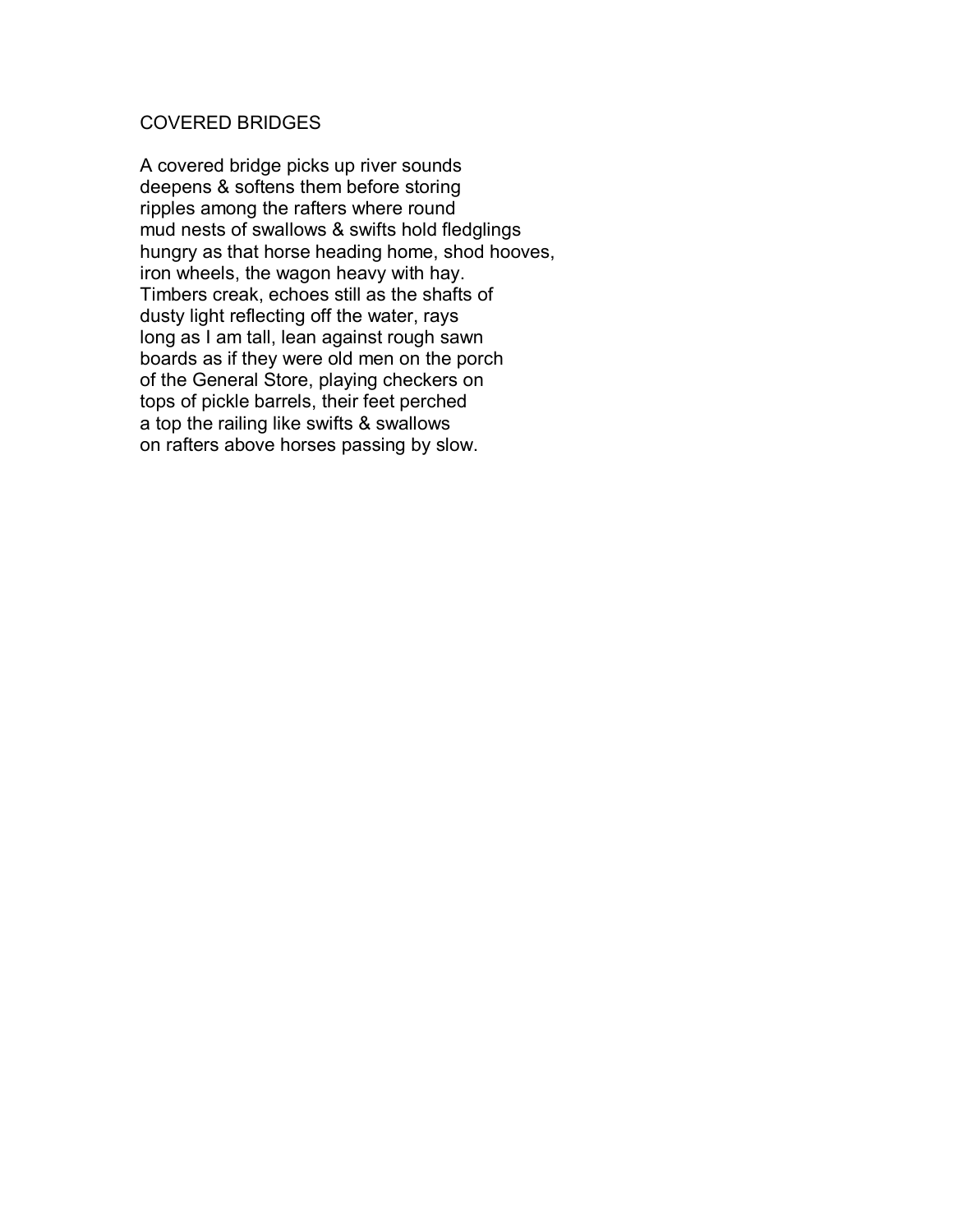LEWISTON-

across the Clearwater the train groans its loads of logs downriver where barges wait for pulp & lumber but too often settle for the logs.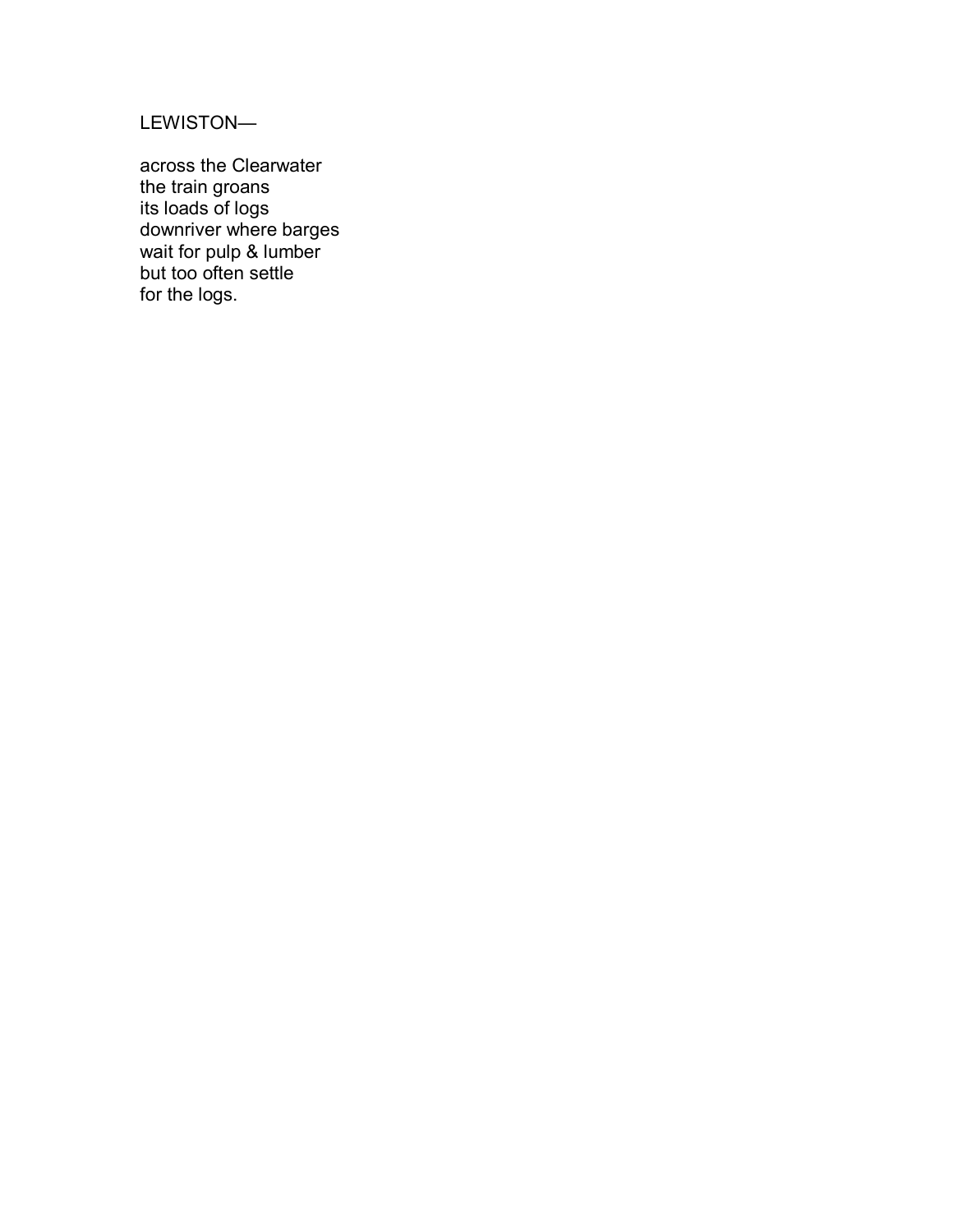Anchorage-

after a spent winter in the city looking at dirty snow while stopped by traffic lights I yearn for newgrowth other than tract houses & highrise apartments & potholed asphalt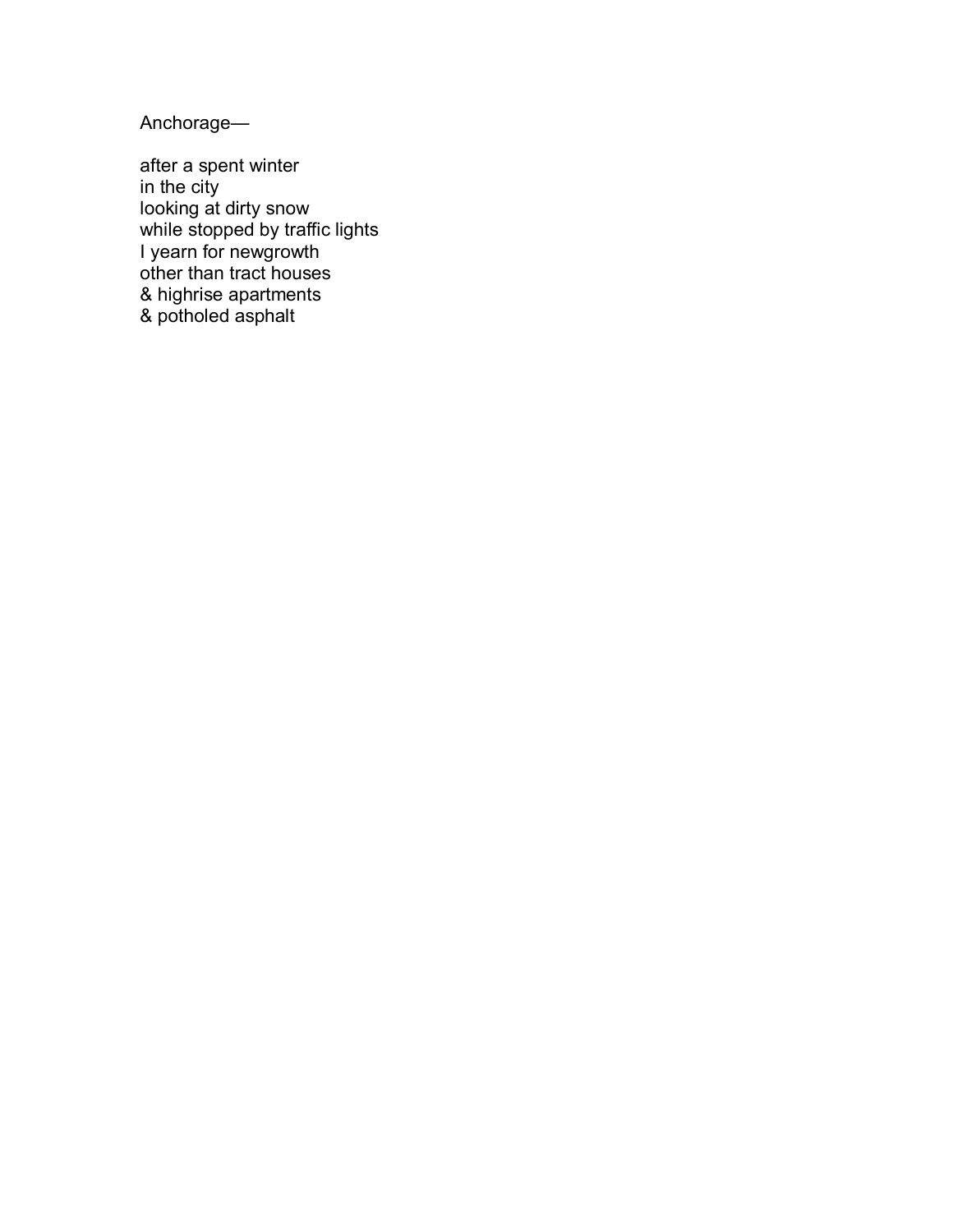## LADYBUGS-

on this foggy cold morning in faded wingcases, ladybugs millions & more cling to split rail fencing as chip trucks fly by mere feet away

they're following the river or the road to some wintering grounds but I only know of ladybugs migrating to California's Central Valley an awfully long ways from here on the Clearwater

don't know much about them don't know what they think as they huddle together but in their minds' hardwiring are inscribed maps & calendars all too small for me to read so I can only observe in wonder their afternoon departure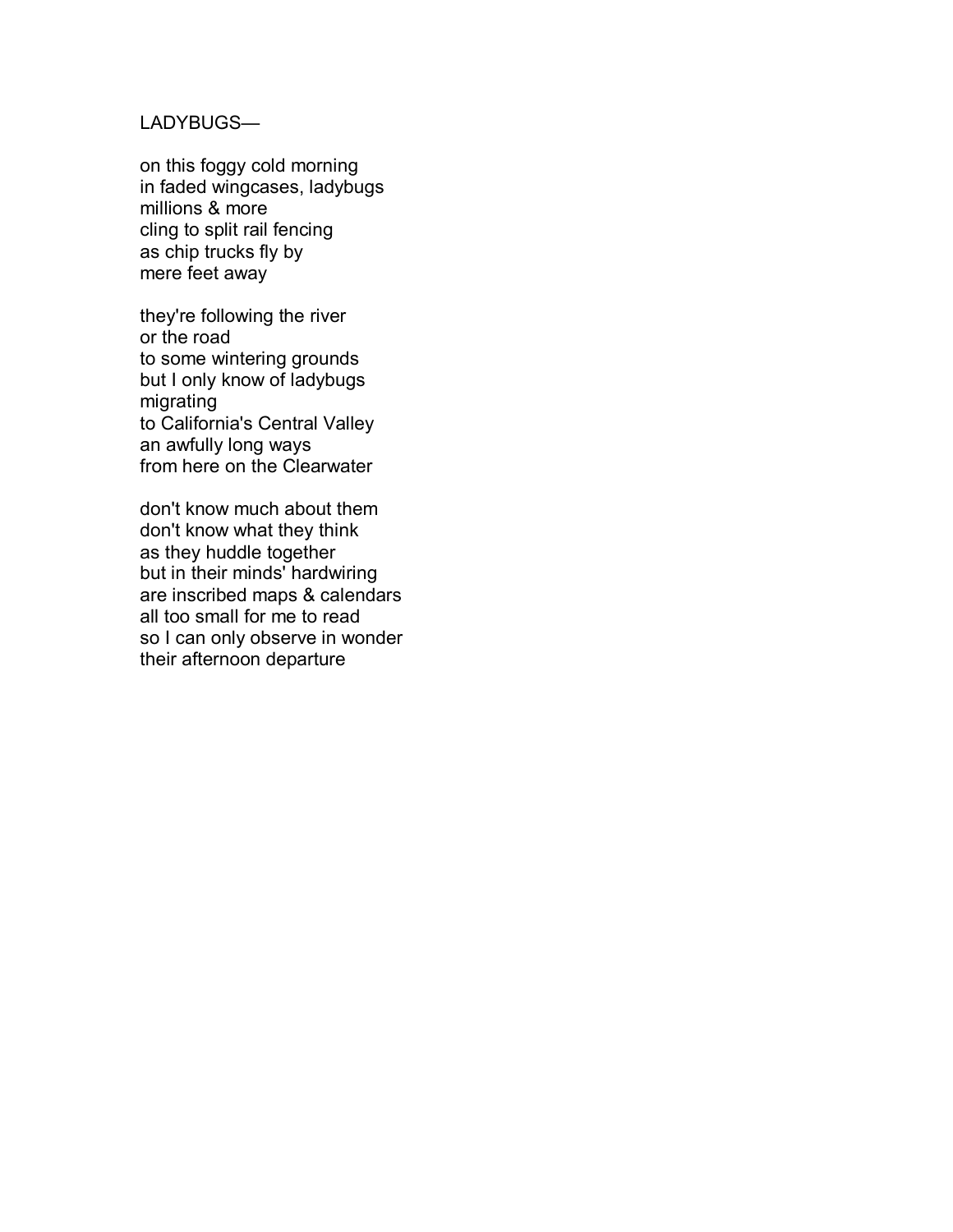$FATE$ 

Swollen, dirty, the Snake floods willows & rapids as the river sweeps over the highway as days of rain rush through turbines turning time into aluminum cans & pans that might or might not contribute to Alzheimer's in politically correct professors & patriotically correct loggers who together will be, by well-meaning sons & daughters, warehoused in county nursing homes to protect estates now under water.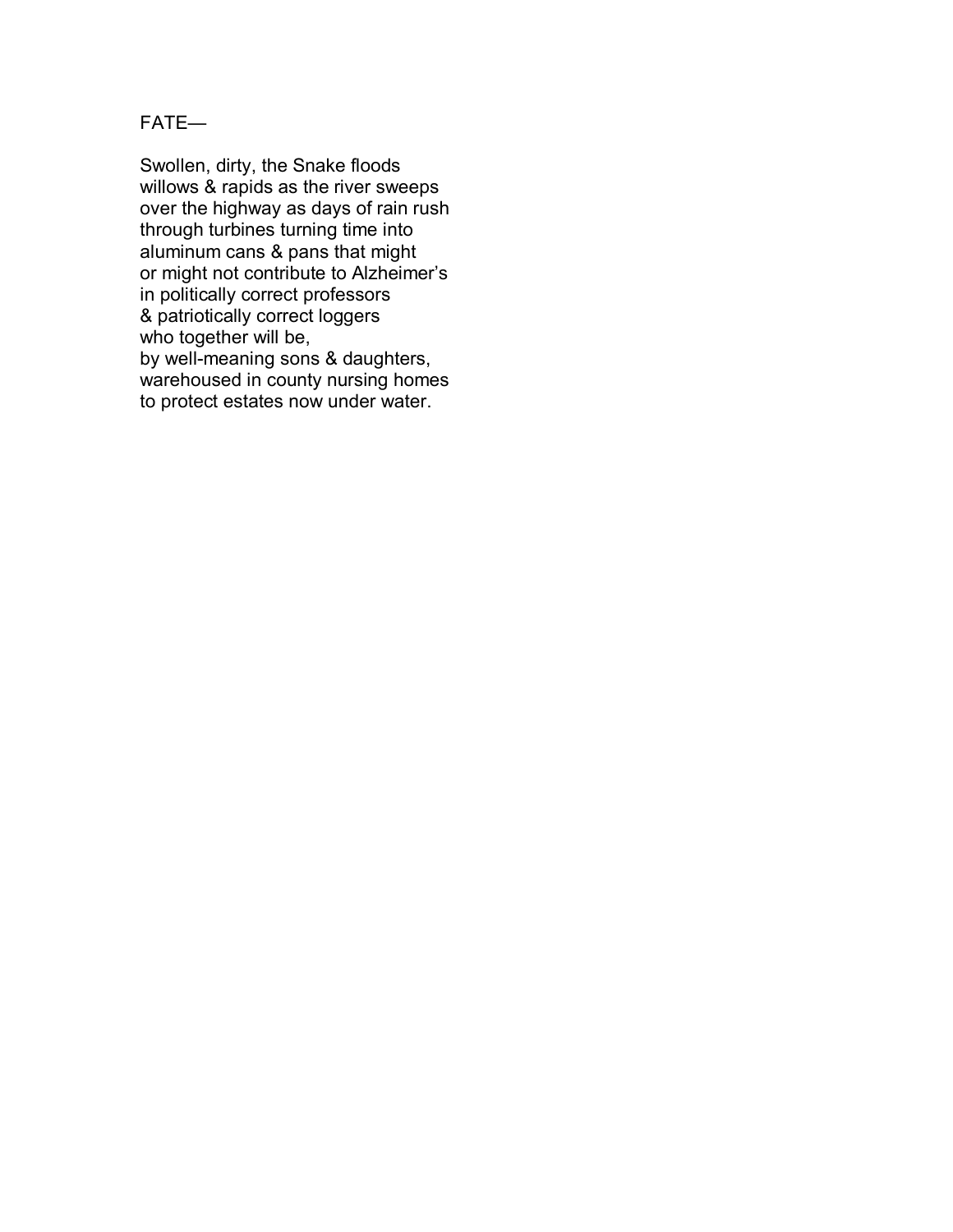## A HOMESTEAD-

found a pitchfork four rusty tines behind the house tumbled down now a foundation two-stories pond shade trees orchard all overgrown by blackberries & roses visited rarely by even bear but once children played on a mowed yard & the smell of baking bread drew men from plowed fields & hymns were song on Sabbath & a dog barked at the minister paying his monthly social call but no one has asked a blessing on this house for a long time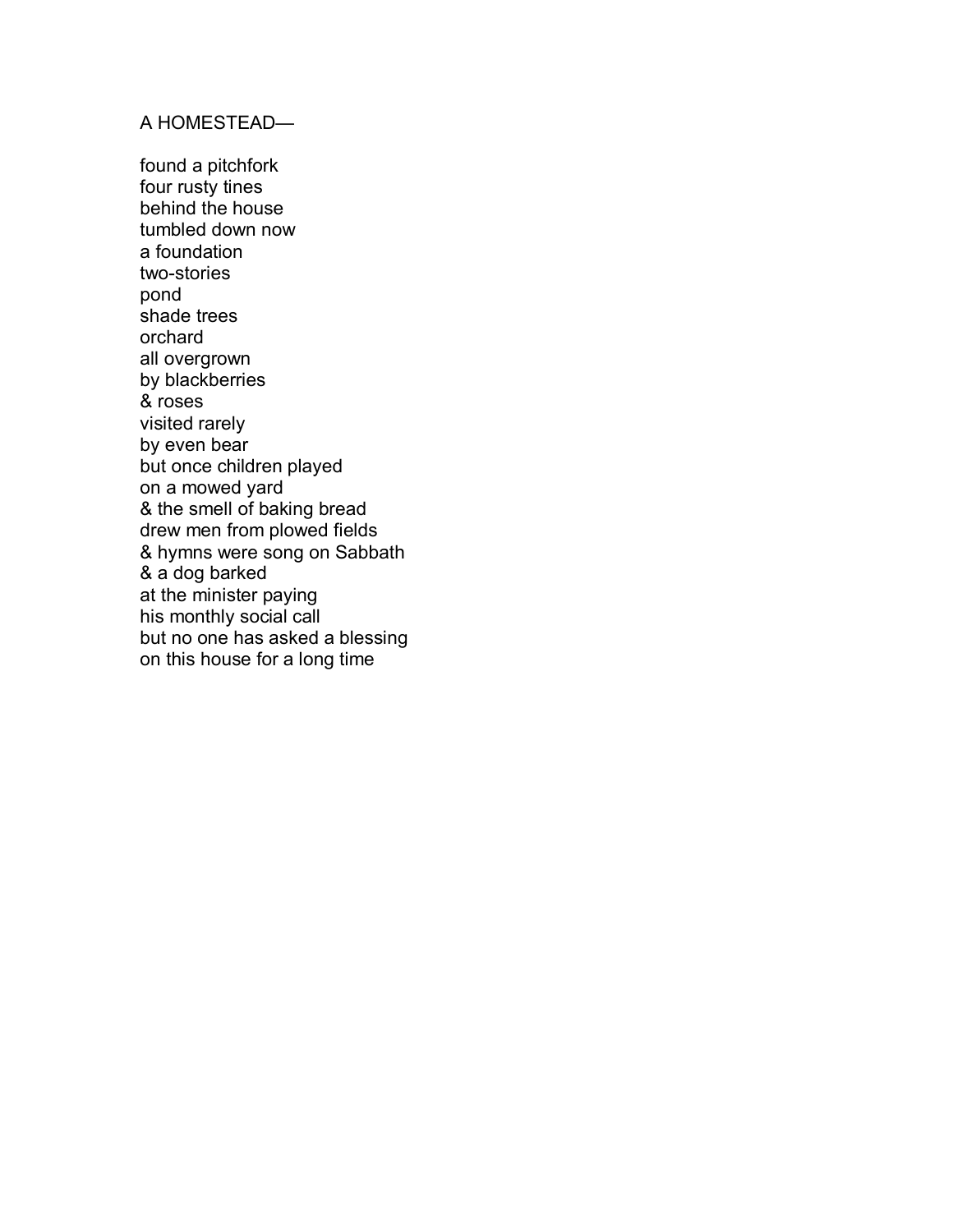## HERE & EVERYWHERE-

rain has beaten down weeds & blackberries, leaving exposed ten feet beyond where my wife's cat was flattened by a chip truck, the teeth & purple collar of our Brittany missing three months-I'd looked for her all one night, had called & called, had thought she'd chased a deer too far to find her way home, had hoped she found another home, but it was only a car or a truck that prevented her return $$ hers & a fawn by the mailbox, a raccoon & her litter, our white tom cat, a turkey, more coons, too many to keep count, every day deer, even two social workers a couple of months ago, someone just last weekend at Kamiahour highway carnage must make even God cry.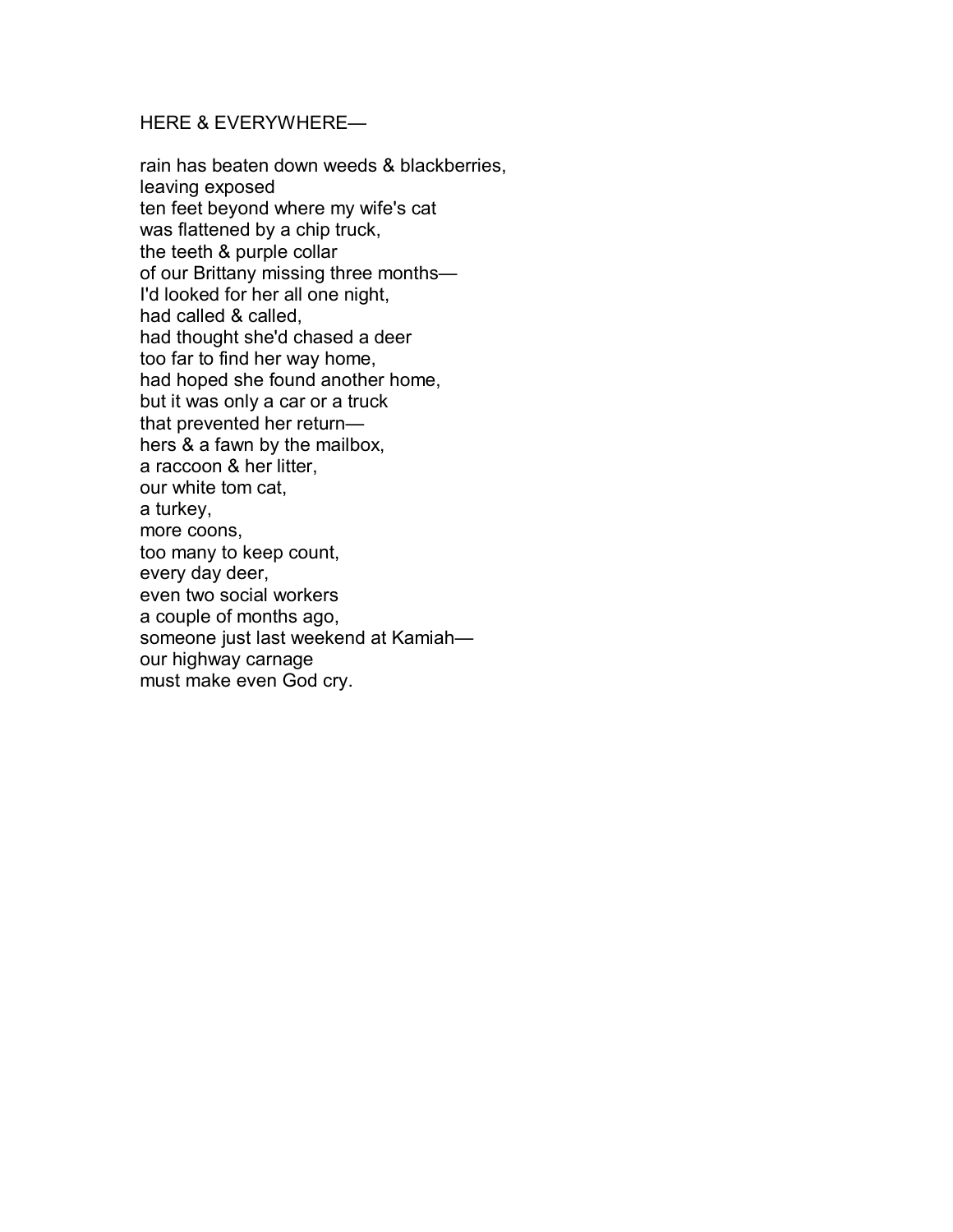**GOBI LADY—** 

hallowed symbol of the changed season, her tall hat black & ageless, lies in her long tomb mummified beauty dried by desert dust blankly peers across cluttered centuries as disbelieving scholars resurrect her simple spells & potions for immortality.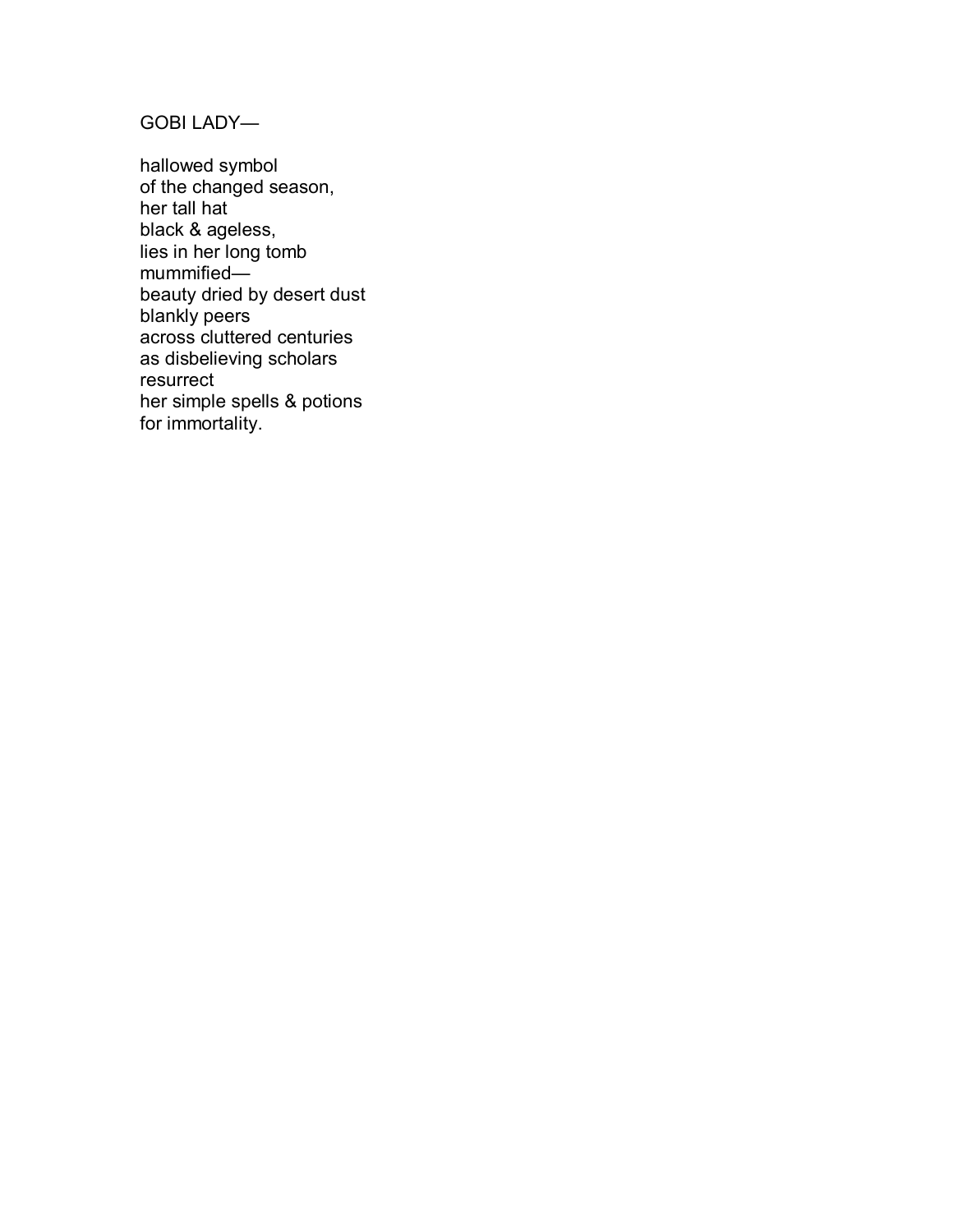domestication-

fattened on star thistle the wild turkeys across the river call to my turkeys who are hard of hearing when they see me with a grain bucket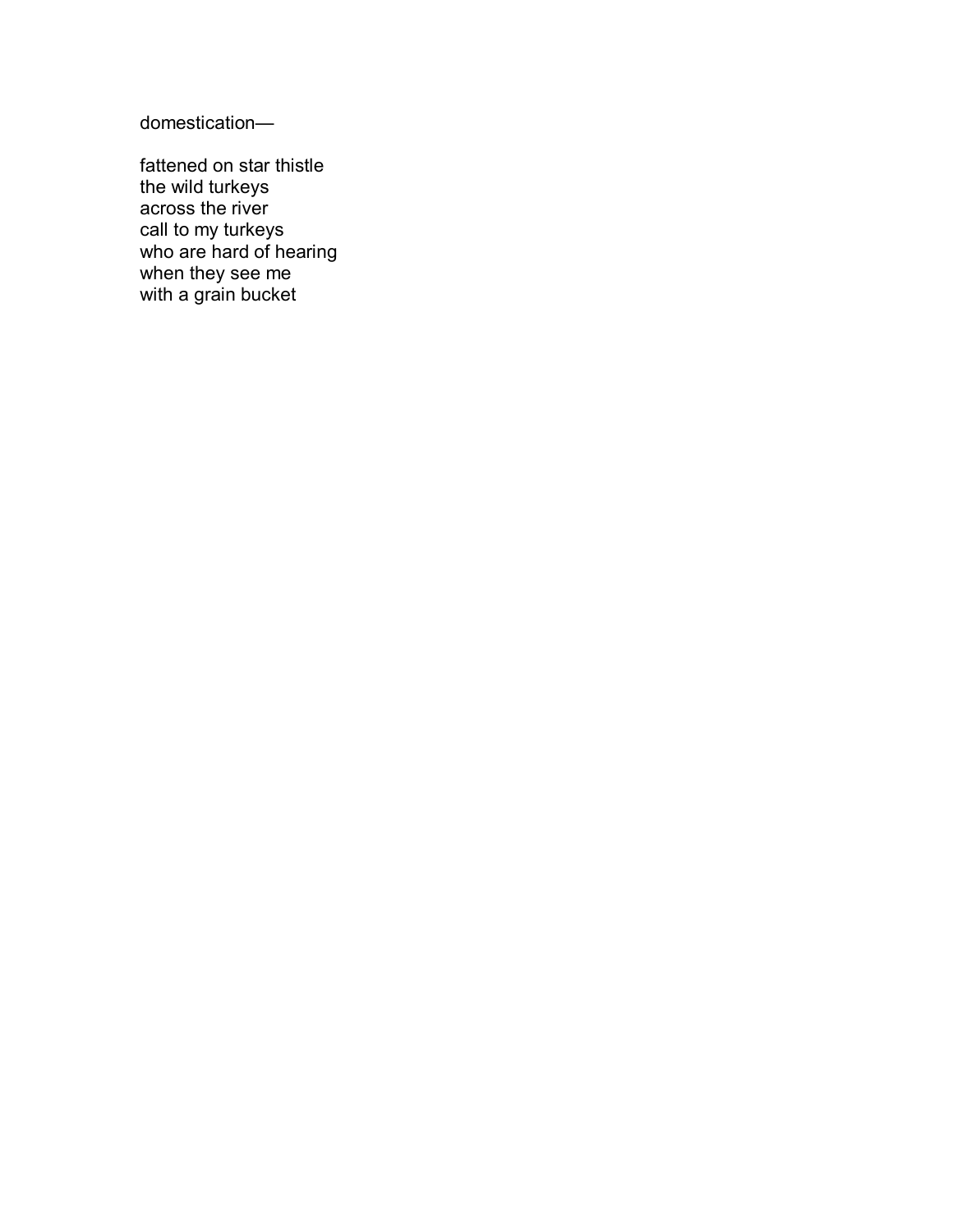## HARD EDGED

chisel chain filed yesterday bit bark, growled,  $p$ issed chips—

today, I would show how to bed old-growth, but a spotted owl on down-soft wings caught media headlines;

band headrigs rust quietly beside stilled greenchains while with idled saw, I meander through firs flagged with blood

red surveyors' ribbon, blowdowns that had stood as boundary trees for what would have been last year's clearcut.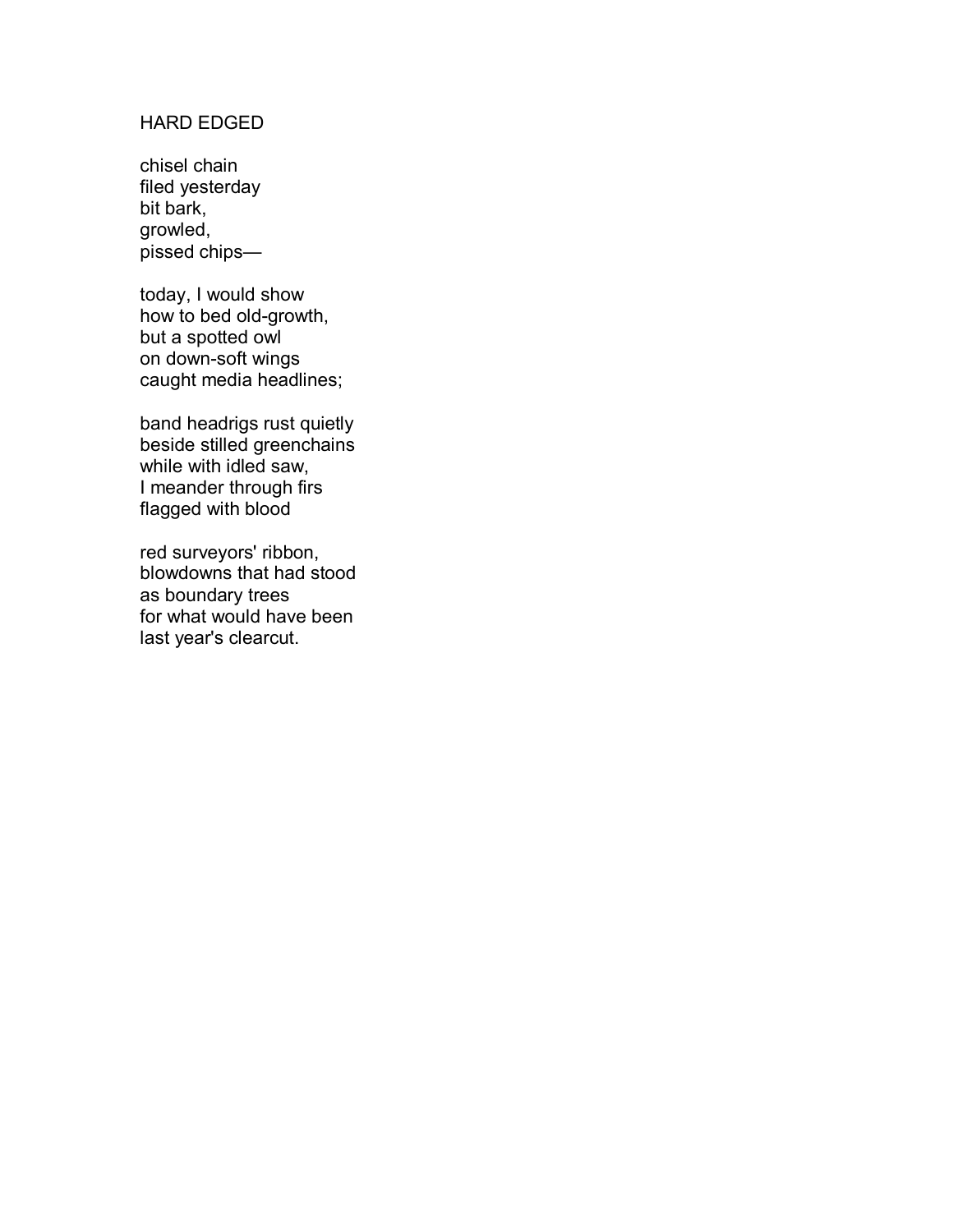## SNAGGING EELS

Just another white kid to the old man with pole poised over the white waternarrow & twisting Salmon River roared through the chute foaming white like a lamprey heavy with spawn (eels used to leap out of the boil like salmon, sometimes clinging to slippery rocks, sometimes wiggling over the top as men might scale walls)—I, with a hook lashed to a pole, joined Indians snagging eels when a Junior in high school; I knew their eldest daughter. She wouldn't look at me, wouldn't speak till I stuck an eel on my arm. Her sisters screamed, tried to pull it off, but she said, *Leave it alone, eels turn loose when they feel warm blood*, and she held it till it did, then tossed it in their half-full washtub and offered me smoked eel, greasy in waxpaper. I couldn't eat it, it wasn't clean.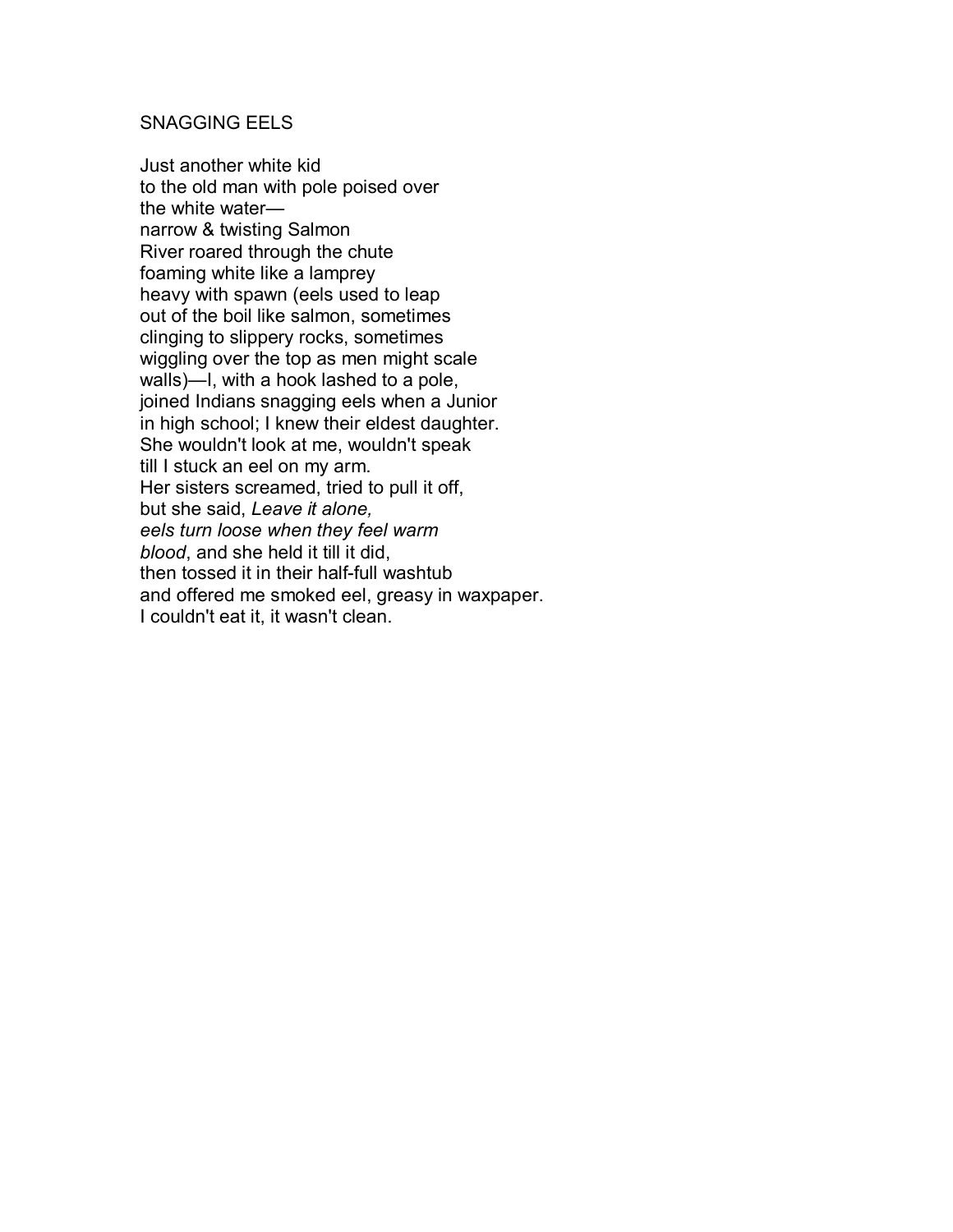#### Good Friday, 1964

now seems a long time agomost students had gone home for Easter but I remained in the dorm with no money and nowhere to go. The proctor took pity invited me to see The Great Escape-

when we left the theater news of the earthquake had tunneled south:

I saw photos of the fissure in Fourth Avenue, of fractured buildings & floundered cars, but I had no idea how hurt Alaska was till I met the men who made millions rebuilding docks & downtown & town houses that had trespassed across a fault line identified forty years earlier.

Twenty years later, in Earthquake Park where now-prohibited construction lets birches swell and stretch, I climbed down the cliff (the tide was out) & found where the tide washed against sheared clay walls mud stones like stones of riverbeds hard, mostly round but not yet quite stone when I cracked one open-

holding a fragment of the still forming rock, I stared at Anchorage's new skyline soft pink in the alpenglow of an April sunrise.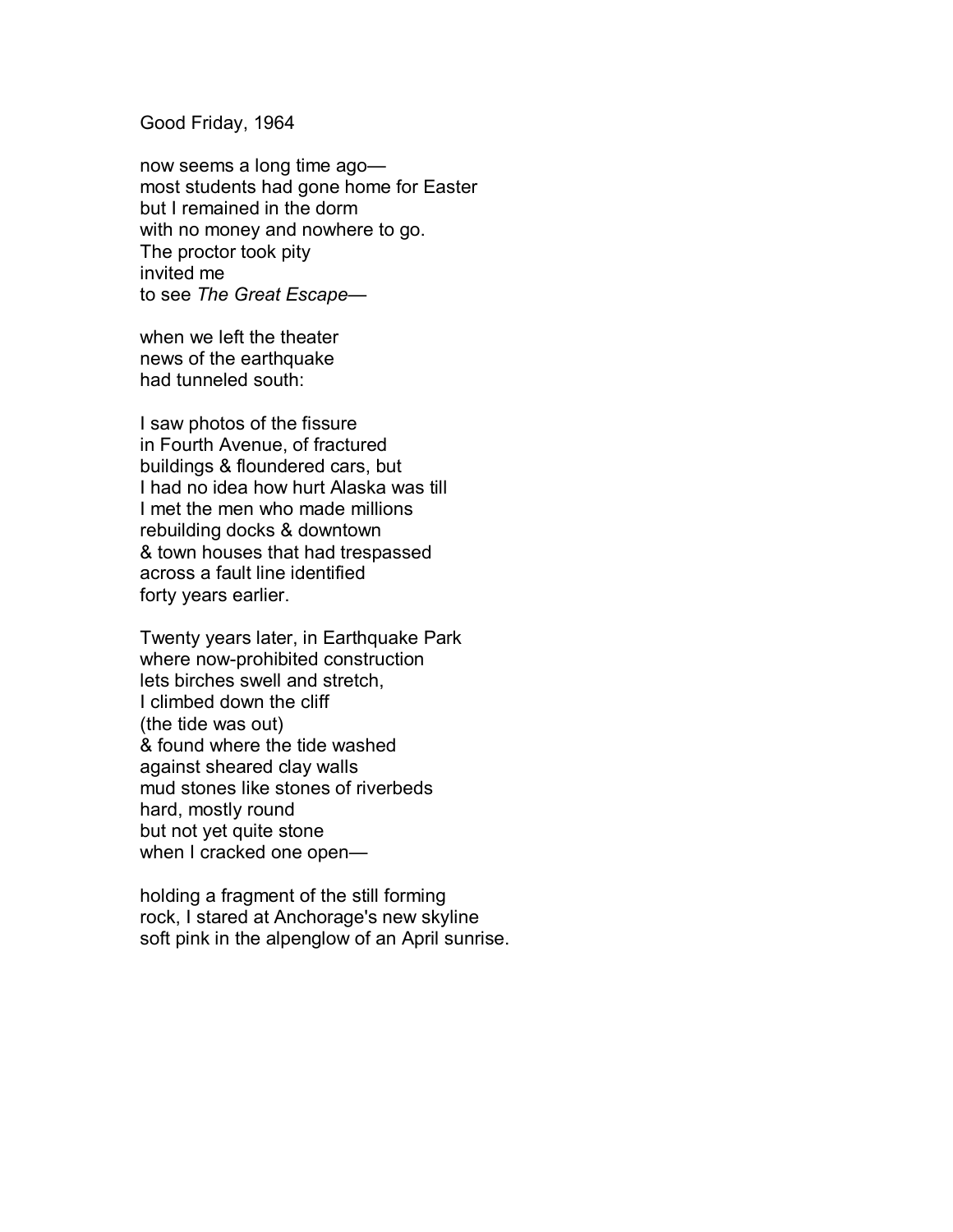[found poem]

## *BROTHER TO BROTHER*

1.

Dec 14th, 1967-Just a note as it's almost too dark to see. Am still on the road crew. It's not too bad but gets a little hairy once in a while. We had our first guy killed today, another one of the wounded isn't expected to live. Will let you know if something real exciting happens. Love ya, Ben

## 2.

Warwise this place comes  $& goes$  some days nothing at all, others, the whole war seems right here. I'll be glad to leave this damned country. I've never been this jumpy before. The worst part is I can't help it.

Ben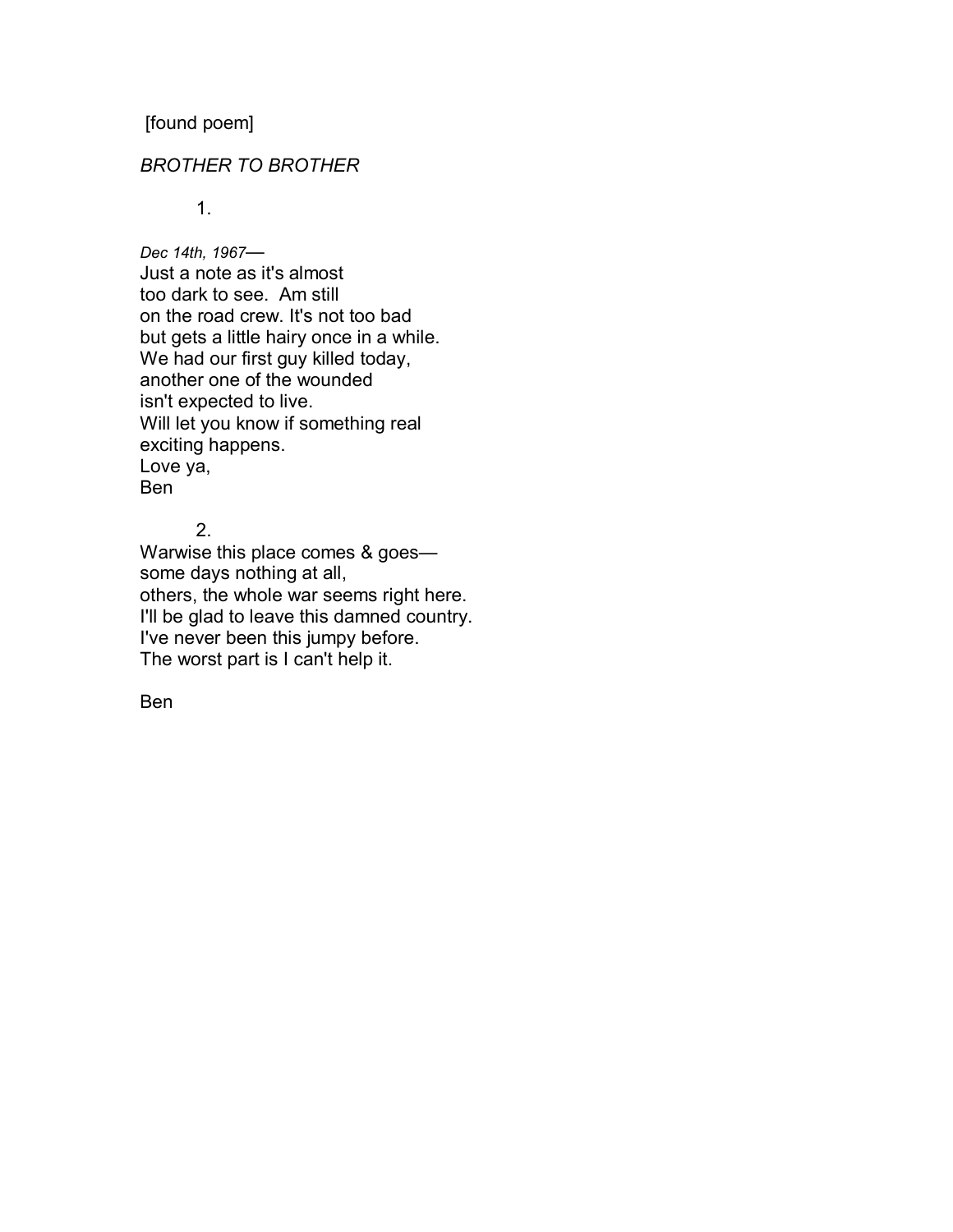#### SMITH, LOGGER, FISHERMAN, WRITER

Spanner wound wheellocks, fenced pans, swan cocks, plains style caplocks, each crafted by my hands. Lemans, Hawkins, poorboys: I shot at buckskin rendezvous, split balls on axes; threw knives & hawks, sticking kings & queens of hearts while she stayed home changing diapers, watching *The Days of Our Lives*  and waiting for afternoon get-aways. I turned patent breeches from steel shafting, fitting hooked plugs to tangs sawn from angle iron, stopping barrels rifled by divorce.

I heard echoes, loud as rifle shots, gossipy footsteps in the house where my nail soles scar once forbidden floors. Dimpled prints around the kitchen table, greasy from chainsaw parts, like the bed without sheets, tell everyone that I am divorced.

Baited longline skates sink beneath two-faced waves where the green Pacific meets cold Bering currents. Gaffed, slimed & iced 'buts delivered to Aleutian ports, graded by their bloodless sides join me to other fishers, each divorced,

Poetic catalogs for cells pumped by three-chambered hearts of what could've been, what was and what will be irrigate Homeric souls, each myself (and others). Alone with my characters, some of steel, filed frizzens, some fallers, some halibut heads, I wonder if straying journeys